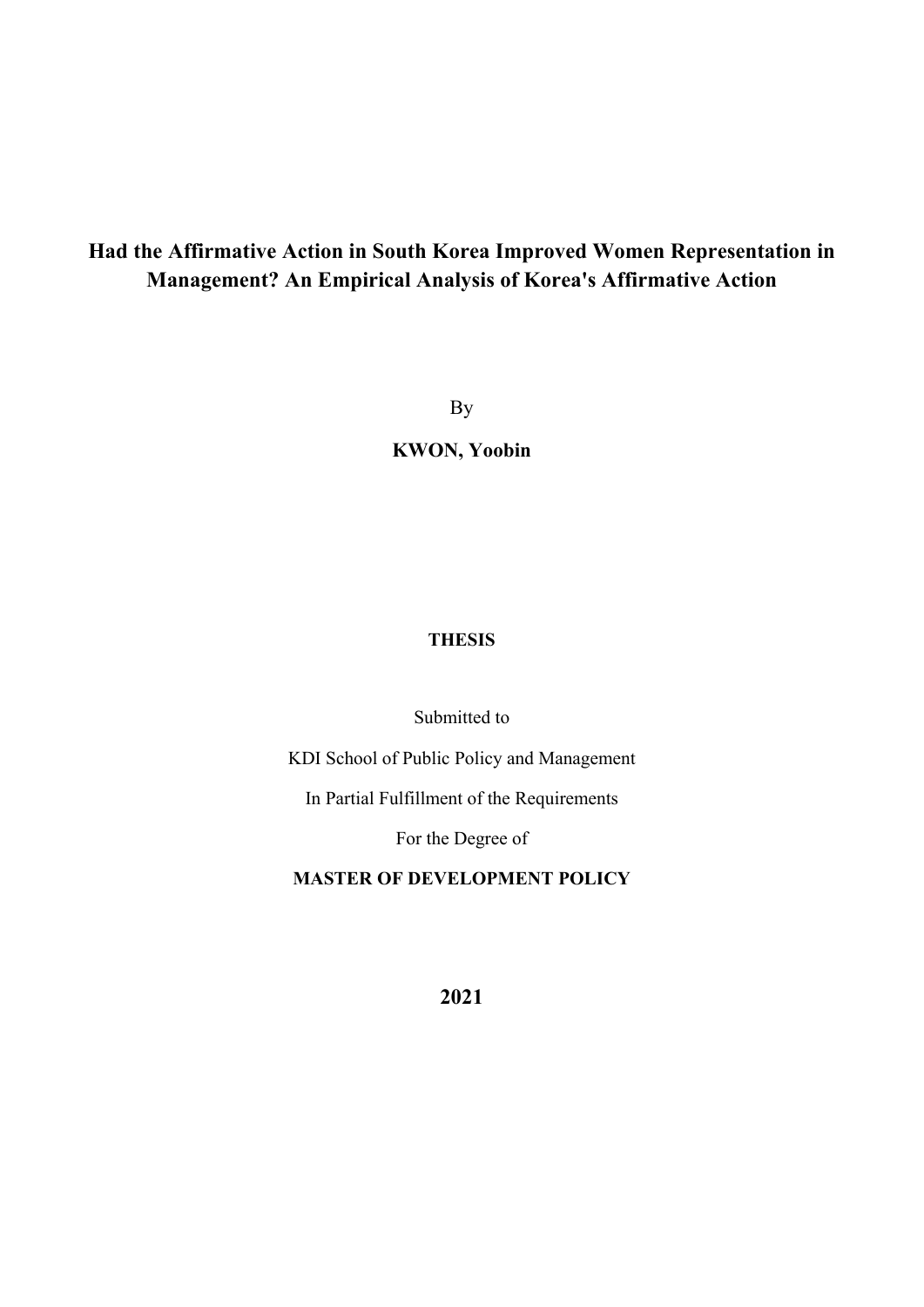# **Had the Affirmative Action in South Korea Improved Women Representation in Management? An Empirical Analysis of Korea's Affirmative Action**

By

**KWON, Yoobin**

### **THESIS**

#### Submitted to

KDI School of Public Policy and Management

In Partial Fulfillment of the Requirements

For the Degree of

#### **MASTER OF DEVELOPMENT POLICY**

**2021** 

Professor Baek, Ji Sun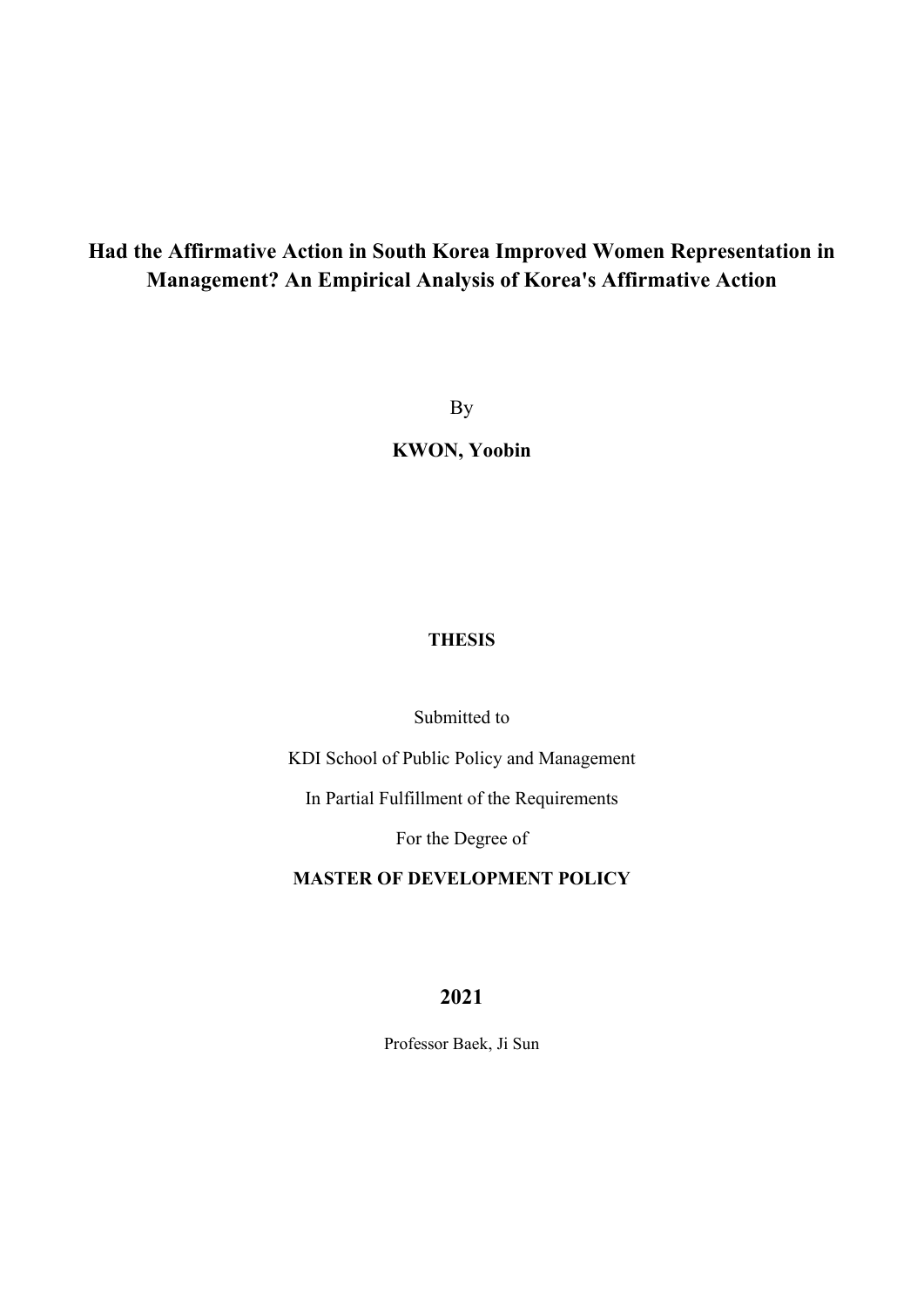# **Had the Affirmative Action in South Korea Improved Women Representation in Management? An Empirical Analysis of Korea's Affirmative Action**

By

**KWON, Yoobin**

#### **THESIS**

Submitted to

KDI School of Public Policy and Management

In Partial Fulfillment of the Requirements

For the Degree of

#### **MASTER OF DEVELOPMENT POLICY**

Committee in charge:

Professor Baek, Ji Sun, Supervisor

 $\frac{Bx+24}{2}$ <br> $\frac{25}{2}$ 

Professor Kim, Joeun

Professor Kim, Dongseok

Approval as of December, 2021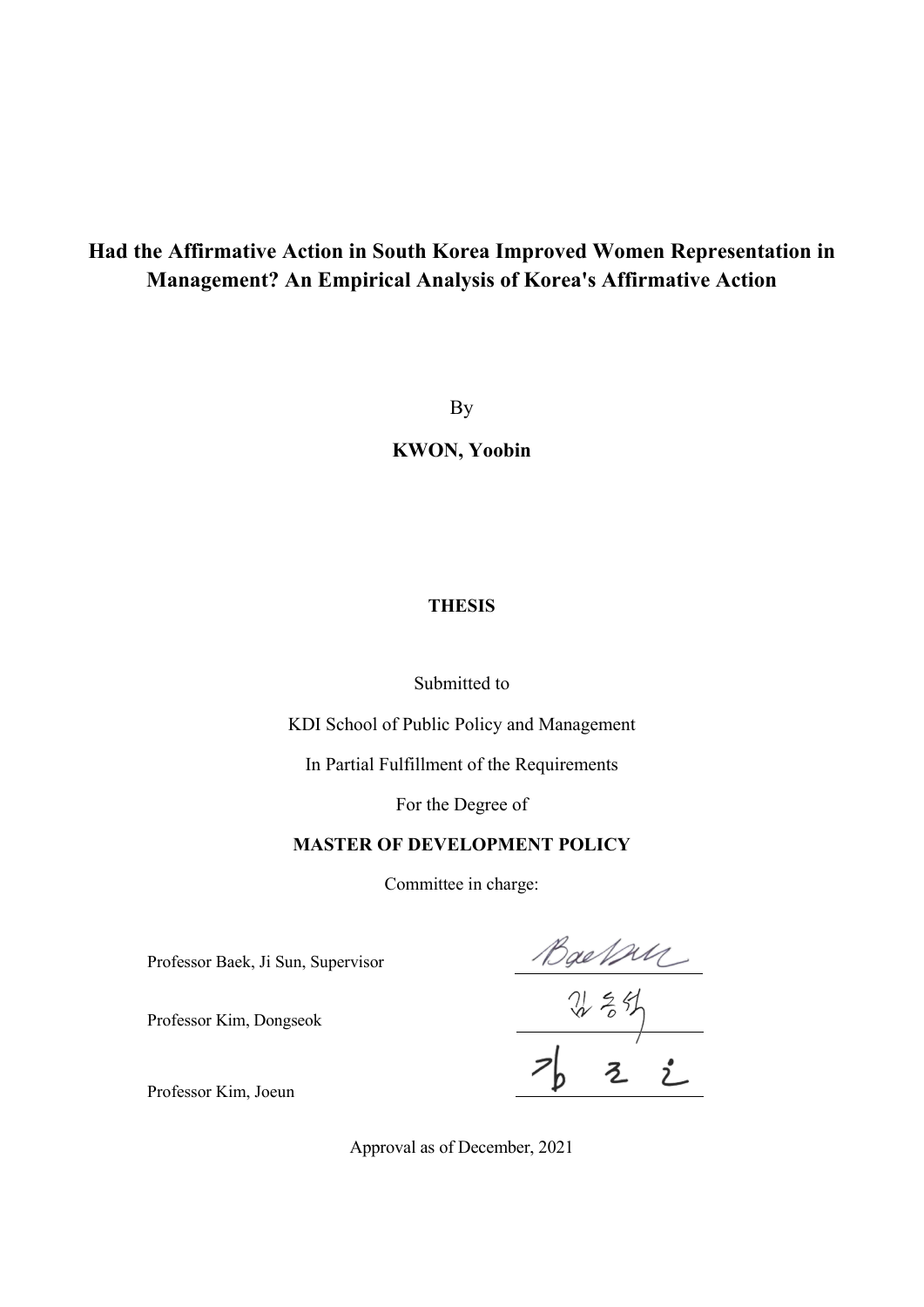### **ABSTRACT**

This research aims to empirically evaluate whether the affirmative action in Korea has contributed to improving women representation in management at a workplace-level, utilizing the data collected from Workplace Panel Survey (WPS) from 2005 to 2015 by every other year. To verify the causality, this study basically follows the same logic as a difference-in-differences model, exploiting the fact that only workplaces of which total number of workers exceeds the policy criterion are subject to the affirmative action.

In addition, this study takes into account and addresses two critical issues, which may lead to endogeneity problems, stemming from the way the policy was introduced and intrinsic features of workplaces: (a) variation in treatment timing between the two treated groups and (b) variation in total number of workers over time at some workplaces. The empirical results were mixed and not robust to the analysis methods, measures of employment of female managers, suggesting the affirmative action had been ineffective in expanding employment of female managers.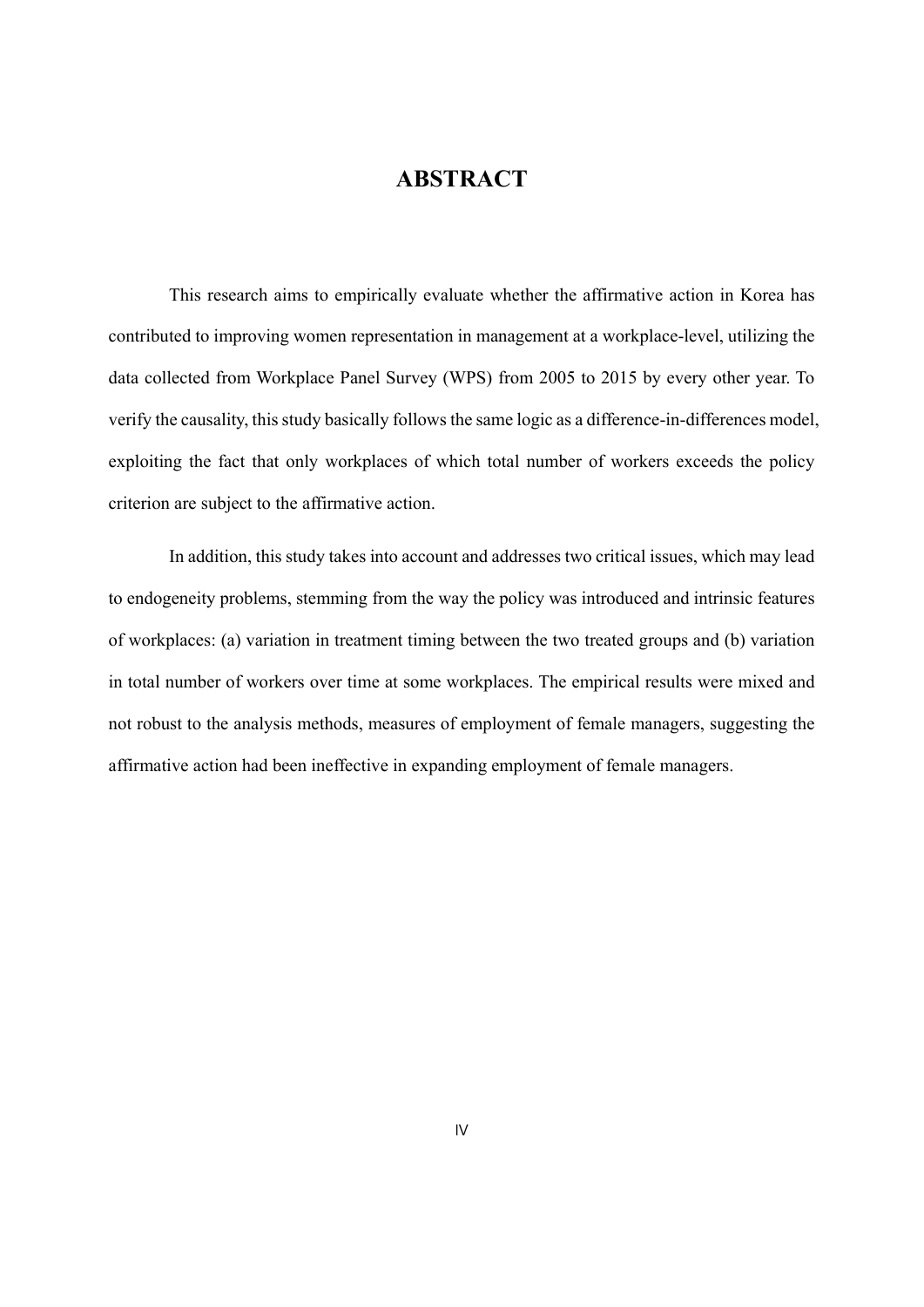## **1. INTRODUCTION**

This research aims to evaluate the efficacy of Korea's affirmative action in terms of its contributions to employment of female managers at a workplace-level. As Korea's economy has significantly developed in the last several decades, more females started to engage in economic activities as well as to attain higher education. Nonetheless, the under-representation of women in management has persisted in most workplaces, and accordingly, closing the gender gap in manager-level occupations has consistently been a critical social and policy concern.

A host of data also reveal such matters. According to Education at a Glance 2021: OECD Indicators (OECD, 2021), the percentage of women in Korea who accomplished 'below upper secondary', 'upper secondary or post-secondary non-tertiary', or 'tertiary' education as the highest level attained respectively is higher than not only the corresponding figures of men in Sweden as well as in Korea but also the averages across G20 countries both in 2010 and 2020.

However, when it comes to the glass-ceiling index from The Economist, which tracks and ranks where women have the best chance of equal treatment at work within 29 OECD countries considering average performance across ten indicators including women representation in senior jobs (in managerial positions, on company boards, and in parliament), Korea has bottomed out for ten consecutive years since 2011. Score-wise, Korea received 25 out of 100 in 2020, less than half the average for the OECD countries and the mark of Sweden<sup>1</sup>.

<sup>&</sup>lt;sup>1</sup> Sweden ranked the top on the glass-ceiling index in 2021.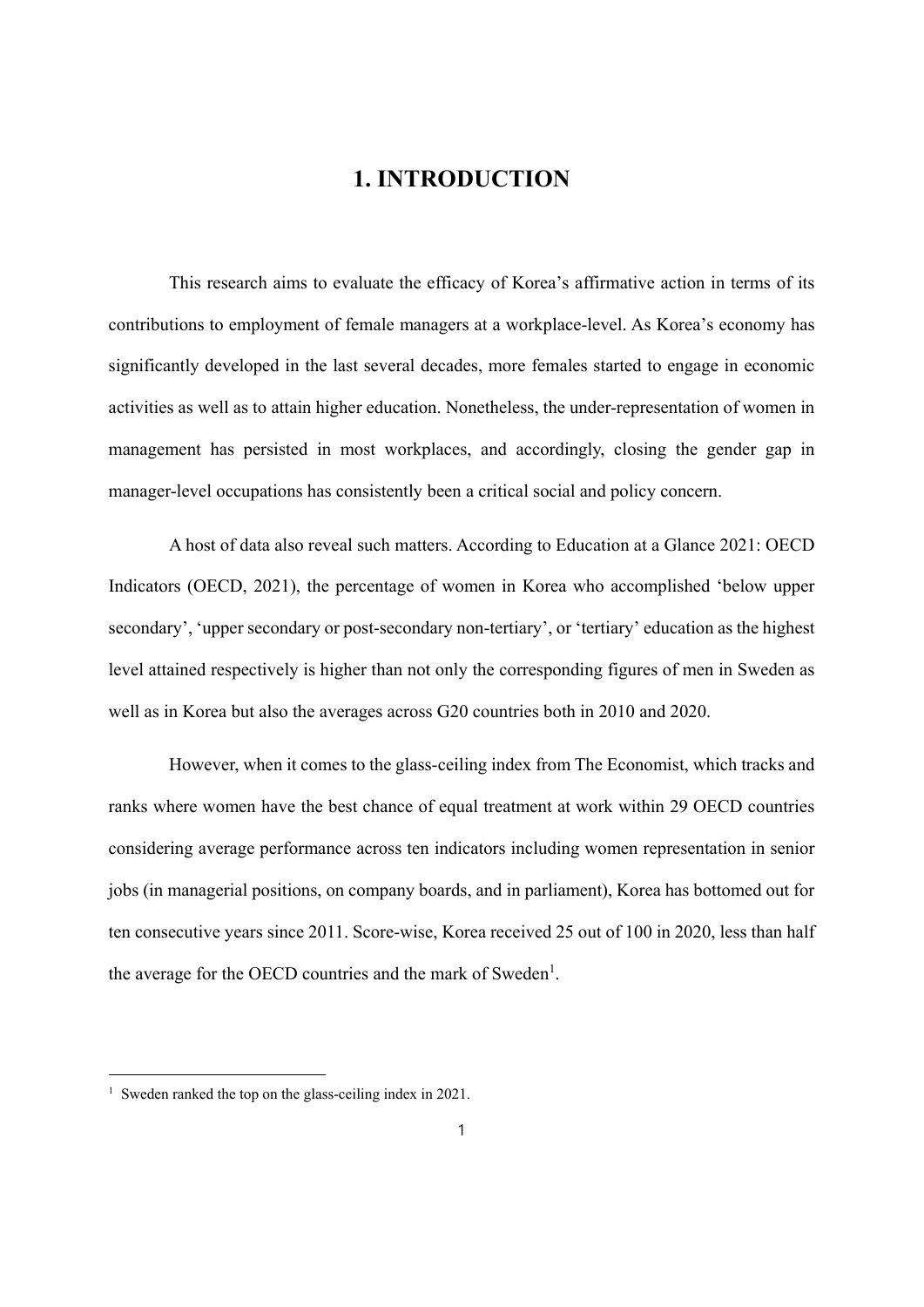



*Note*: Percentage of female population ages 15+ *Source*: World Bank, retrieved from https://data.worldbank.org/indicator/SL.TLF.CACT.FE.NE.ZS?end=2020&locations=KR&start=1977 on 11st October 2021.

[Figure 2] Ratio of Female to Male Labor Force Participation Rate in the Republic of Korea from 1977 to 2020 (National Estimate)



*Source*: World Bank, retrieved from

https://data.worldbank.org/indicator/SL.TLF.CACT.FM.NE.ZS?end=2020&locations=KR&start=1977 on 11st October 2021.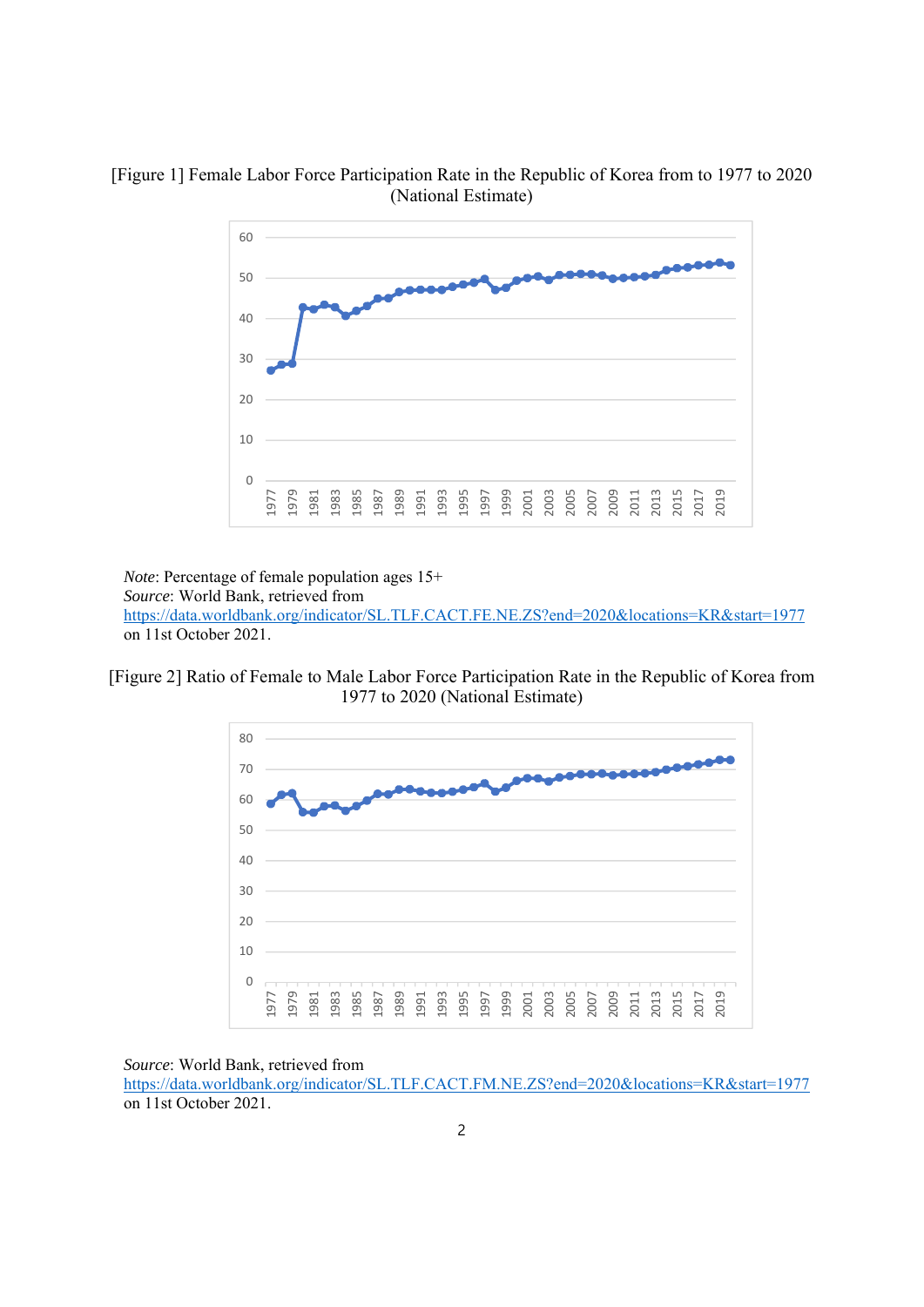<Table 1> Percentage of 25–34 Year-olds with a Given Level of Education as the Highest Level Attained

| Unit: % |  |
|---------|--|
|         |  |

| Country                                                 |                | The Republic of Korea<br><b>G20</b> Average<br><b>Sweden</b> |                |                |      |      |      |       |      |      |       |      |
|---------------------------------------------------------|----------------|--------------------------------------------------------------|----------------|----------------|------|------|------|-------|------|------|-------|------|
| Gender                                                  |                | Men                                                          |                | Women          |      | Men  |      | Women |      | Men  | Women |      |
| Year                                                    | 2010           | 2020                                                         | 2010           | 2020           | 2010 | 2020 | 2010 | 2020  | 2010 | 2020 | 2010  | 2020 |
| Below upper<br>secondary                                | $\overline{2}$ | $\overline{2}$                                               | $\overline{2}$ | $\overline{2}$ | 10   | 18   | 8    | 14    | 32   | 25   | 31    | 23   |
| Upper<br>secondary or<br>post-secondary<br>non-tertiary | 40             | 34                                                           | 32             | 21             | 54   | 42   | 43   | 28    | 38   | 38   | 33    | 32   |
| Tertiary                                                | 57             | 64                                                           | 66             | 76             | 36   | 40   | 49   | 58    | 32   | 38   | 38    | 46   |

*Note*: Total might not add up to 100% for the averages because of missing data for some levels for some countries. *Source*: OECD/ILO/UIS (2021).

<Table 2> Average Percentage of Female Managers in the Republic of Korea from 2005 to 2020

*Unit*: %

| Year                  | 2010 | 2011 | 2012 | 2013 | 2014 | 2015 | 2016 | 2017 | 2018 | 2019 | 2020 |
|-----------------------|------|------|------|------|------|------|------|------|------|------|------|
| Female managers       | 15.1 | 16.1 | 16.6 | 17   | 18.4 | 19.4 | 20.1 | 20.4 | 20.6 | 19.8 | 20.9 |
| Public<br>institution | 9.9  | 10.5 | 11   | 11.6 | 13.9 | 15.9 | 16.4 | 16.5 | 17.3 | 18.8 | 20.7 |
| Private $firm2$       | 16.1 | 17.1 | 17.6 | 18   | 19.2 | 20   | 20.8 | 21.2 | 21.5 | 20.9 | 21.9 |

*Source*: South Korea's Ministry of Employment and Labor (2021).

<sup>&</sup>lt;sup>2</sup> It includes private firms with 500 or more workers and large-scale business groups with 300 or more workers.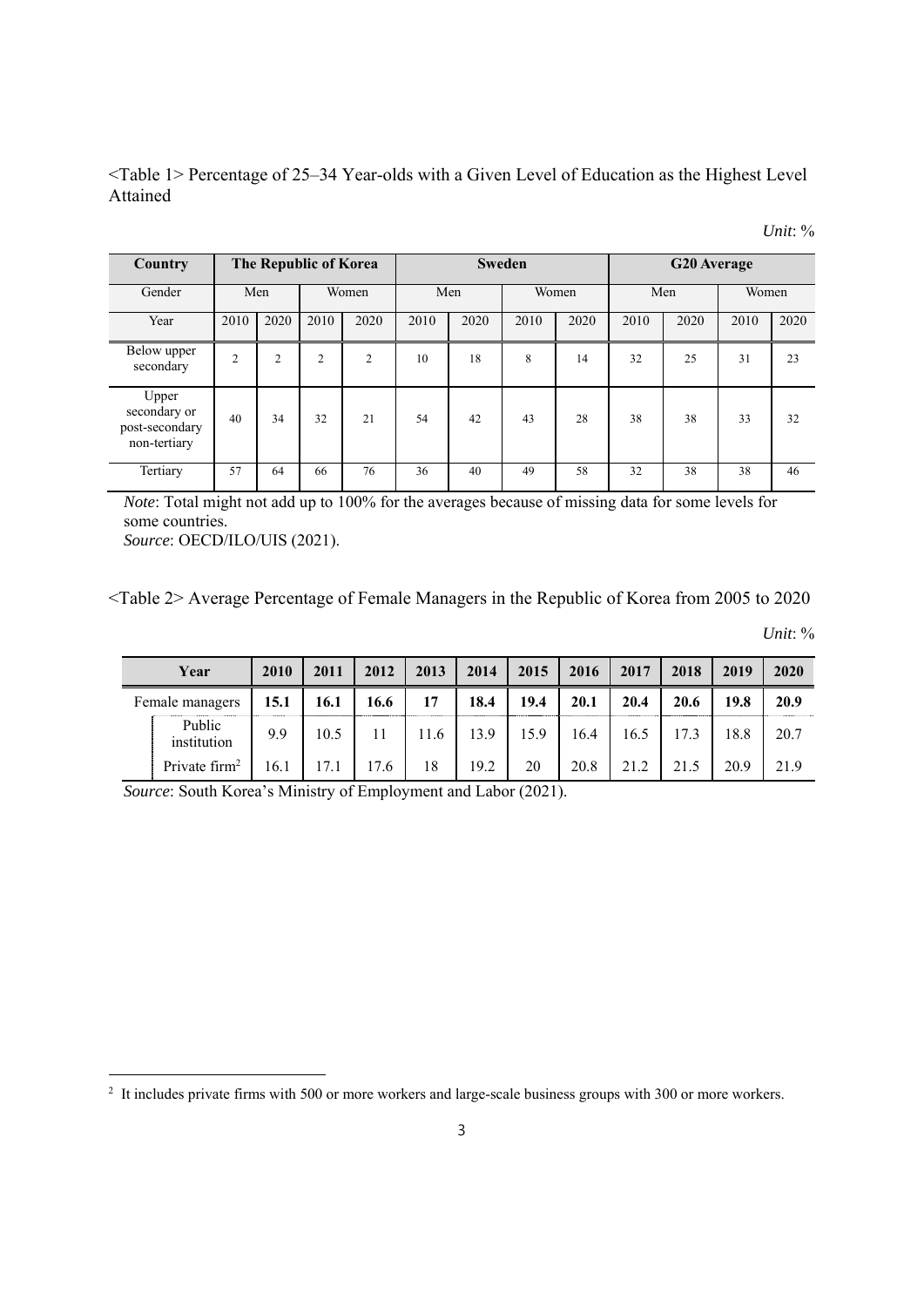

*Unit*: point



Environment for working women, 2020 or latest, 100=best

To counter the issue, the affirmative action was introduced in Korea in 2006 during the presidency of Moo-hyun Roh. Given the progress had remained sluggish, the incumbent president Jae-in Moon pledged to strengthen the affirmative action by expanding the subjects of the policy, stressing that it is imperative for sustainable growth of the nation as well as its workplaces (South Korea's Ministry of Employment and Labor, 2017).

To outline the affirmative action, it is focused on improving employment outcomes of women (Jacobsen, 2008), measured as an average percentage of female managers and female workers at a workplace-level. Whether a workplace is subject to the policy is solely determined by its total number of workers<sup>3</sup>: initially, the policy criterion was  $1,000$  but it changed to 500 in 2008. The subjects are required to increase or maintain the percentage of female workers and managers

*Source*: The Economist, retrieved from https://www.economist.com/graphic-detail/2021/03/04/is-thelot-of-female-executives-improving on 1st October 2021.

<sup>&</sup>lt;sup>3</sup> Only workers who contracted to work more than three months are counted.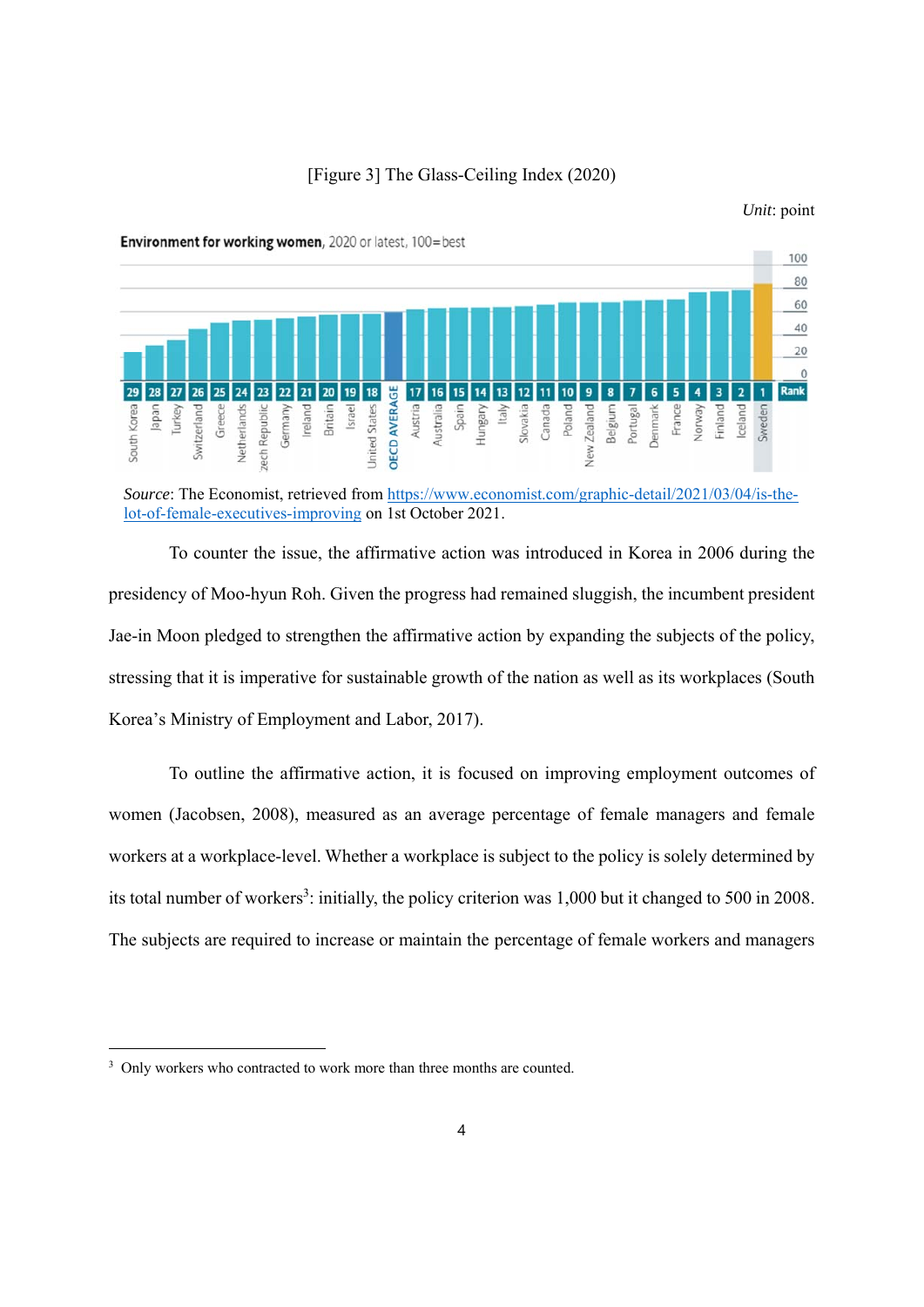as it is not lower than  $70\%$ <sup>4</sup> of the average of similar-sized workplaces in the same industry.

The effectiveness of this policy, however, has remained highly controversial. The empirical findings are mixed depending upon various factors such as which data or methodology was used, and how key variables were measured: some studies contend that the affirmative action had caused greater gender diversity in management across workplaces in Korea while the others disagree with the argument. In spite of such growing interest in analyzing the actual effectiveness of the affirmative action, however, relatively little research has been conducted on verifying the causality between the policy and an increase in employment of female managers.

Thus, adding a solid empirical analysis of the affirmative action is significant and necessary. Moreover, to the best of my knowledge, this study is the first research that takes into account that (a) treatment timing between the two treatment groups<sup>5</sup> varies due to the policy criterion change, from 1000 to 500, in 2008; (b) some workplaces belong to a treated group in some years and to a controlled group in the other years due to variation in total number of workers over time. Therefore, this study will add to scholarly debate on Korea's affirmative action by empirically corroborating its efficacy.

<sup>4</sup> Until 2012, the subjects had been required to increase or maintain the percentage of female workers and managers as it is not lower than 60% of the average of similar-sized workplaces in the same industry.

<sup>5</sup> Workplaces of which total number of workers (1) is 1,000 or more and (2) falls between 500 and 999.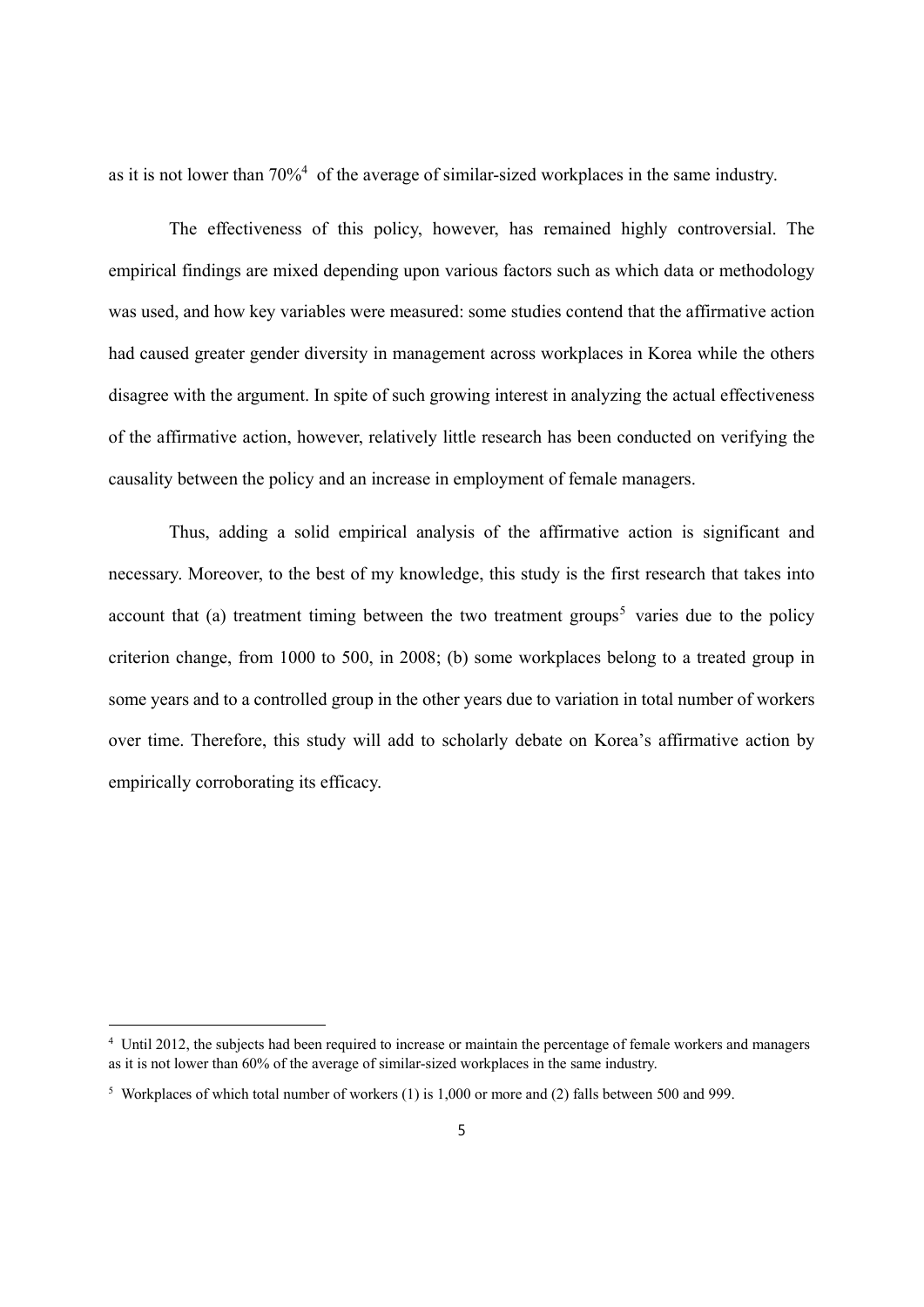### **2. LITERATURE REVIEW**

Since the initial adoption of the affirmative action, there has been a growing interest in analyzing the efficacy of this policy on employment of female managers. In response, it has been steadily studied with different approaches in Korean academia and the extant research can largely be classified into two groups: while some studies have shown that the affirmative action had had a positive impact on employment of female managers, others contradict such argument.

Many studies among them have indicated that the affirmative action yielded greater gender diversity in workplaces of Korea to greater or lesser degrees (Kim & Ji, 2007; Jeon & Kim, 2008; Jung et al., 2010; Kwak, 2015; Kim et al., 2020). Jung et al. (2010) analyzed 2005 and 2009 data from Human Capital Corporate Panel (HCCP) employing difference-in-differences and showed the policy caused an increase in the average share of female workers as well as female managers. Additionally, the findings of Kwak (2015) support this view, arguing that the average percentage of both female workers and female managers has gradually increased from 2006 to 2014 due to the affirmative action.

However, this position is not shared by other several researchers (Sung, 2012; Sung et al., 2013; Sung & Choi, 2015; Lee, 2016). Sung (2012) concluded that the affirmative action had neither positive nor negative impact on employment of female workers and managers even though the author adopted the identical data and empirical methodology as Jung et al.  $(2010)^6$ . Similarly, Lee (2016) also suggested that the policy had no effect on women's employment across workplaces

 $6$  Sung (2012) controlled different covariates from those of Jung et al. (2010).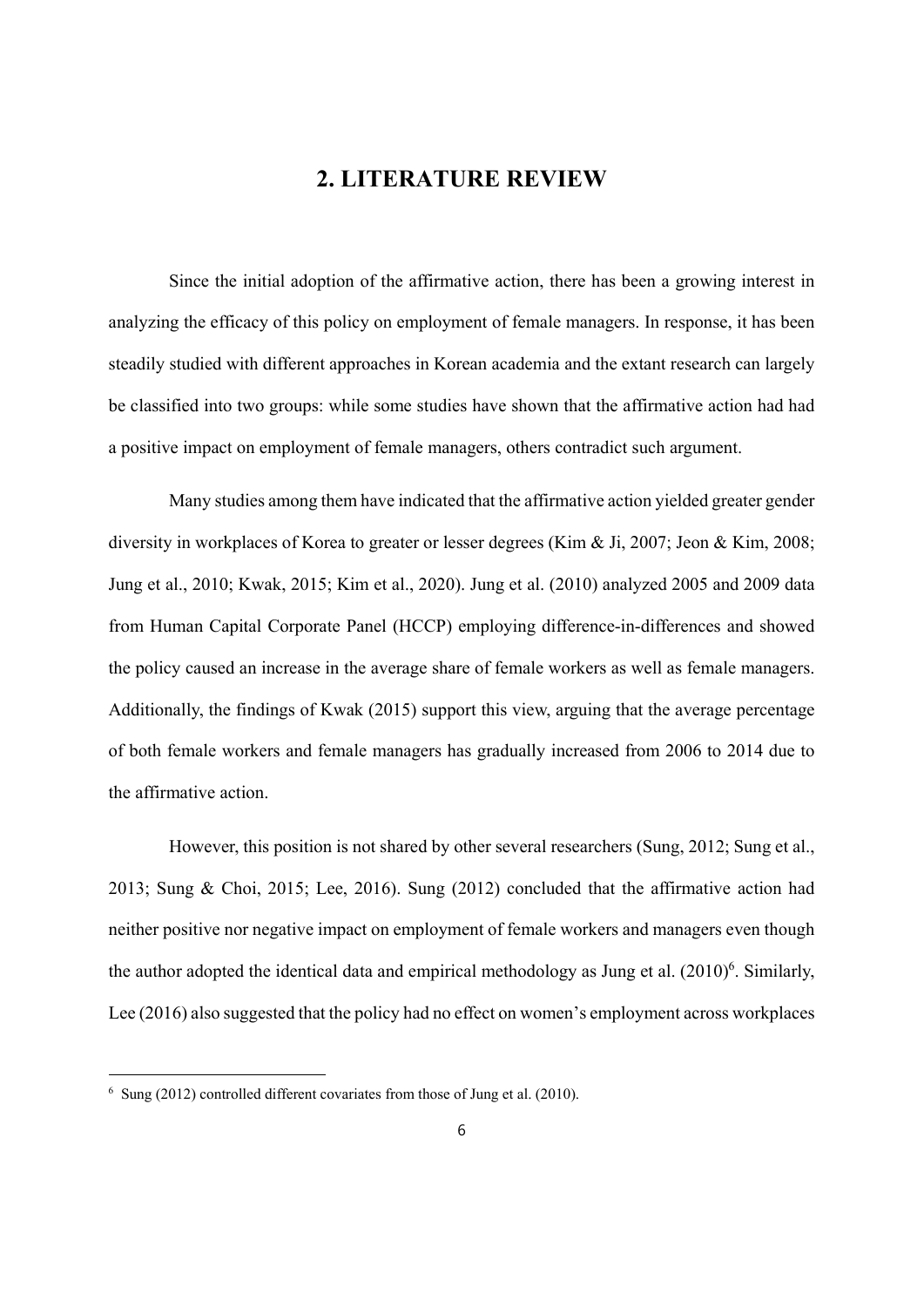from 2005 to 2011 after analyzing data from HCCP.

In summary, even though findings are mixed depending upon diverse factors such as what data or methodology was used, and what kind of variables are controlled, more papers positively evaluate the effectiveness of Korea's affirmative action.

Yet, in my view, in order to contend that the affirmative action increased employment of female managers, the argument must be based on proper empirical strategies which can effectively control for confounders that may affect the average share of female managers over time instead of simply comparing the average percentage of female managers across workplaces before and after the policy implementation. Additionally, research should consider concerns that may lead to endogeneity issue, such as change in total number of workers at some workplaces over time, to underpin the validity of the argument.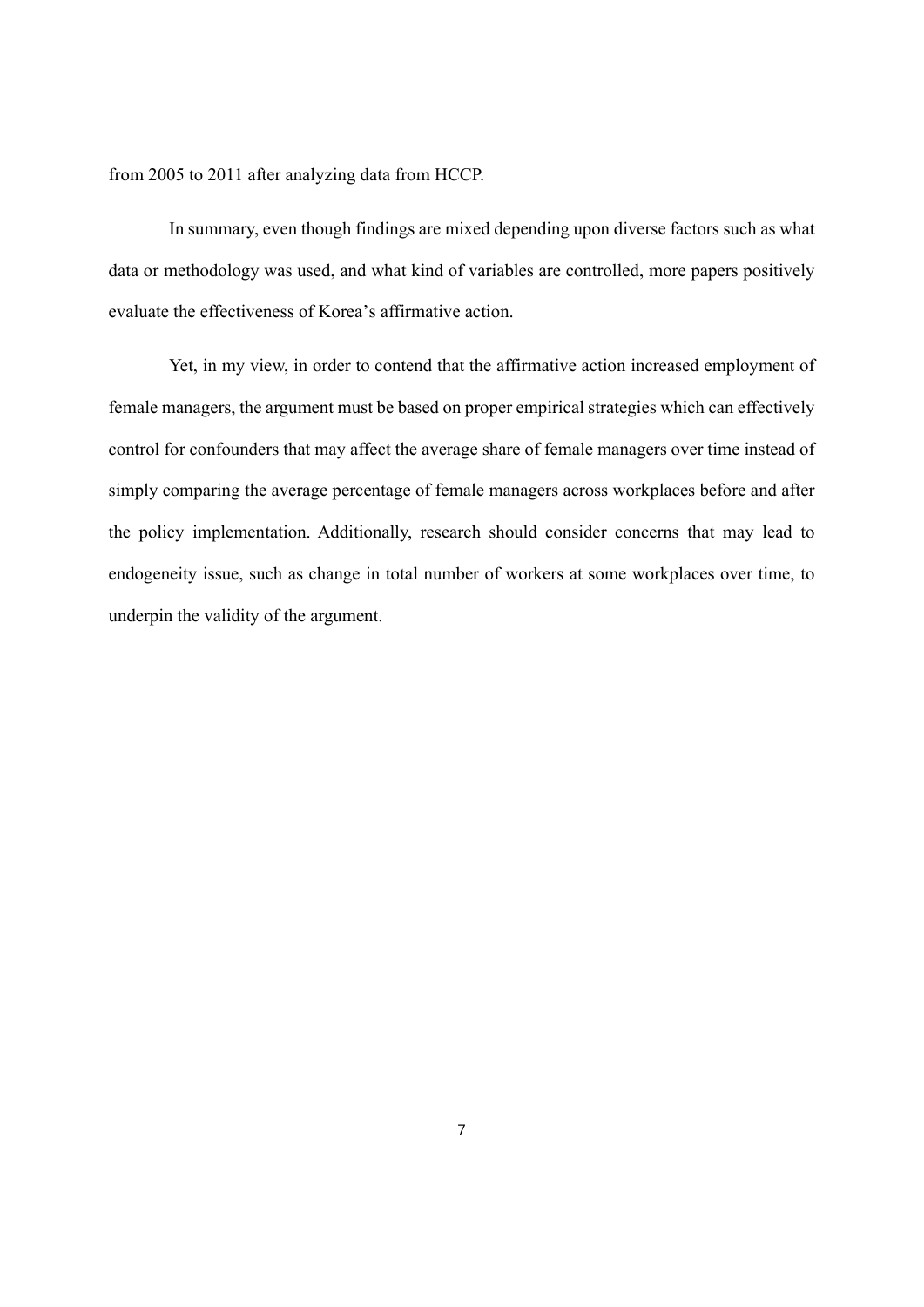## **3. DATA**

This study utilized the data collected from Workplace Panel Survey (WPS) conducted by the Korea Labor Institute (KLI) from 2005 to 2015 by every other year. The population of WPS is all workplaces<sup>7</sup> across the country employing 30 or more workers<sup>8</sup> in all industries except agriculture, hunting, forestry, and fishing.

The rationale behind using the data is that it allows this research to exploit detailed, workplace-level information of each public/private company or organization, ranging from the number of workers for each position by gender to management and employment structure, human resources management system. Moreover, the data covers essential workplace information that may correlate with employment of female managers, thus enabling this study to control for potential confounders.

| Variables                                         | Observation | Mean    | Median | Std     | Min      | Max    |
|---------------------------------------------------|-------------|---------|--------|---------|----------|--------|
| <b>A. Employment Outcomes</b>                     |             |         |        |         |          |        |
| The percentage of female managers                 | 12,329      | 16.230  | 11.111 | 17.676  | $\theta$ | 100    |
| Natural log of total number of female<br>managers | 12,336      | 1.668   | 1.386  | 1.333   | $\theta$ | 8.210  |
| Total number of female managers                   | 12,336      | 19.022  | 3      | 103.813 | $\theta$ | 3,677  |
| <b>B. Workplace Information</b>                   |             |         |        |         |          |        |
| Total number of workers                           | 12,336      | 349.641 | 124    | 886.985 | 2        | 33,983 |
| Total number of male managers                     | 12,336      | 106.835 | 27     | 413.265 | $\theta$ | 25,164 |

| <table 3=""> Descriptive Statistics</table> |  |
|---------------------------------------------|--|
|---------------------------------------------|--|

-

7 State or local administrative agencies, military/police, and national/public educational institutions are excluded.

<sup>&</sup>lt;sup>8</sup> For the 6th survey (WPS2015), workers who contracted to work less than three months were excluded from the population.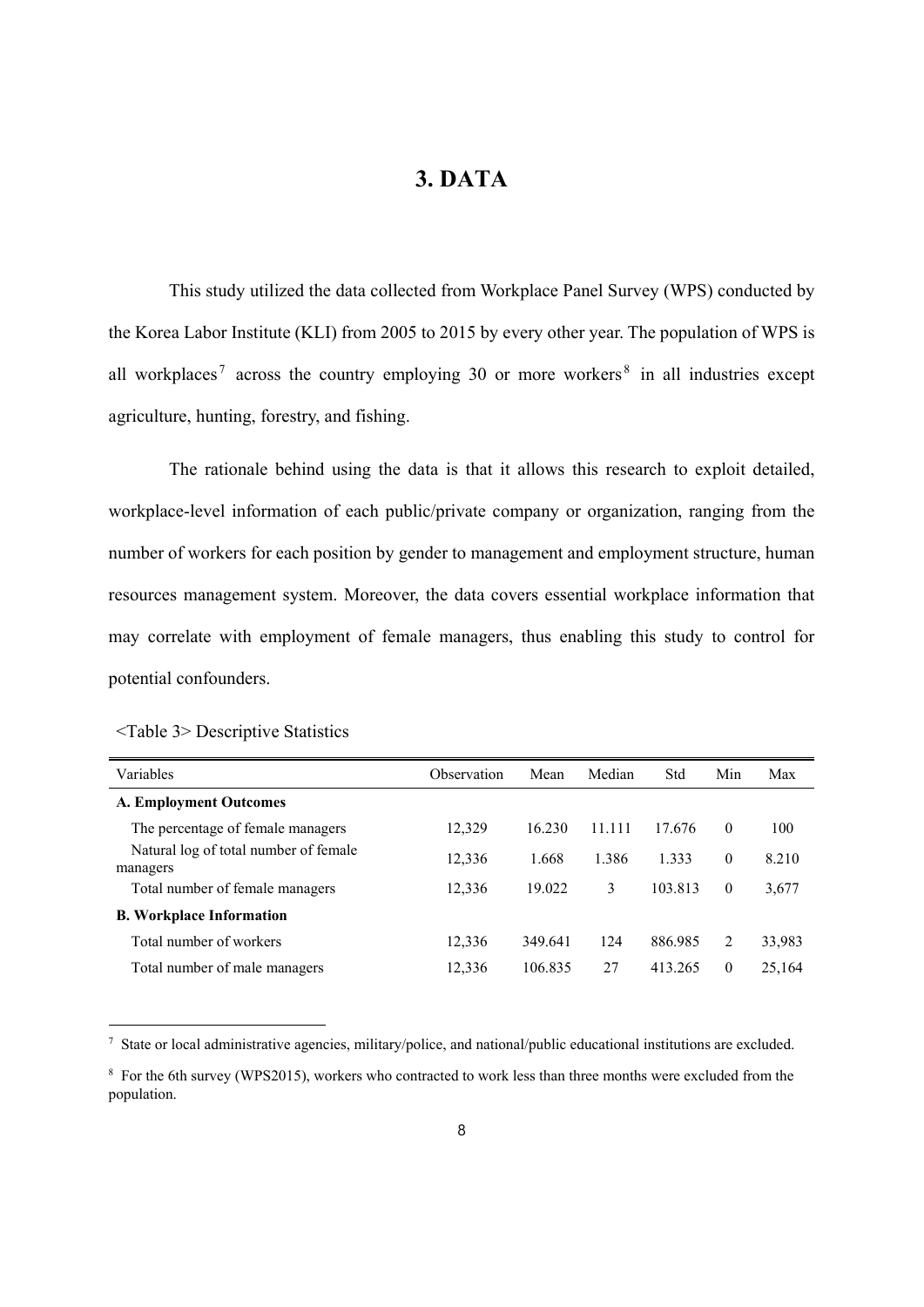|        |                                                          |                                                    |                                                                              | $\overline{\phantom{0}}$                           |                                                                                                                   |
|--------|----------------------------------------------------------|----------------------------------------------------|------------------------------------------------------------------------------|----------------------------------------------------|-------------------------------------------------------------------------------------------------------------------|
| 9,072  | $2.68E+$<br>07                                           | 2,211,8<br>91                                      | $2.08E+$<br>08                                                               | 106<br>9.05                                        | $1.41E+$<br>10                                                                                                    |
| 12,336 | 23.693                                                   | 20                                                 | 16.226                                                                       | 1                                                  | 129                                                                                                               |
| 12,336 | 5.347                                                    | $\theta$                                           | 18.862                                                                       | $\mathbf{0}$                                       | 100                                                                                                               |
|        |                                                          |                                                    |                                                                              |                                                    |                                                                                                                   |
|        |                                                          |                                                    |                                                                              |                                                    |                                                                                                                   |
|        |                                                          |                                                    |                                                                              |                                                    | 1                                                                                                                 |
|        |                                                          |                                                    |                                                                              |                                                    |                                                                                                                   |
|        |                                                          |                                                    |                                                                              |                                                    |                                                                                                                   |
|        |                                                          |                                                    |                                                                              |                                                    | 1                                                                                                                 |
|        |                                                          |                                                    |                                                                              |                                                    |                                                                                                                   |
| 12,336 | 0.231                                                    | $\mathbf{0}$                                       | 0.421                                                                        | $\boldsymbol{0}$                                   | 1                                                                                                                 |
|        |                                                          |                                                    |                                                                              |                                                    |                                                                                                                   |
|        |                                                          |                                                    |                                                                              |                                                    |                                                                                                                   |
| 12,336 | 0.547                                                    | $\mathbf{1}$                                       | 0.498                                                                        | $\boldsymbol{0}$                                   | $\mathbf{1}$                                                                                                      |
|        |                                                          |                                                    |                                                                              |                                                    |                                                                                                                   |
|        |                                                          |                                                    |                                                                              |                                                    |                                                                                                                   |
|        |                                                          |                                                    |                                                                              |                                                    | 1                                                                                                                 |
|        |                                                          |                                                    |                                                                              |                                                    |                                                                                                                   |
|        |                                                          |                                                    |                                                                              |                                                    | 1                                                                                                                 |
|        |                                                          |                                                    |                                                                              |                                                    |                                                                                                                   |
|        |                                                          |                                                    |                                                                              |                                                    | 1                                                                                                                 |
|        |                                                          |                                                    |                                                                              |                                                    |                                                                                                                   |
| 12,336 | 0.343                                                    | $\mathbf{0}$                                       | 0.475                                                                        | $\boldsymbol{0}$                                   | 1                                                                                                                 |
|        |                                                          |                                                    |                                                                              |                                                    |                                                                                                                   |
|        |                                                          |                                                    |                                                                              |                                                    |                                                                                                                   |
|        |                                                          |                                                    |                                                                              |                                                    |                                                                                                                   |
|        |                                                          |                                                    |                                                                              |                                                    | $\overline{2}$                                                                                                    |
|        |                                                          |                                                    |                                                                              |                                                    |                                                                                                                   |
|        |                                                          |                                                    |                                                                              |                                                    |                                                                                                                   |
|        |                                                          |                                                    |                                                                              |                                                    |                                                                                                                   |
| 4,959  | 0.778                                                    | $\mathbf{1}$                                       | 0.416                                                                        | $\boldsymbol{0}$                                   | 1                                                                                                                 |
| 4,959  | 0.682                                                    | 1                                                  | 0.466                                                                        | $\boldsymbol{0}$                                   | 1                                                                                                                 |
| 4,959  | 0.586                                                    | 1                                                  | 0.493                                                                        | $\boldsymbol{0}$                                   | 1                                                                                                                 |
|        |                                                          |                                                    |                                                                              |                                                    |                                                                                                                   |
| 11,986 | 0.756                                                    | 1                                                  | 0.430                                                                        | $\boldsymbol{0}$                                   | 1                                                                                                                 |
| 11,986 | 0.652                                                    | $\mathbf{1}$                                       | 0.476                                                                        | $\boldsymbol{0}$                                   | 1                                                                                                                 |
| 11,986 | 0.050                                                    | $\boldsymbol{0}$                                   | 0.218                                                                        | $\boldsymbol{0}$                                   | 1                                                                                                                 |
| 11,986 | 0.122                                                    | $\boldsymbol{0}$                                   | 0.328                                                                        | $\boldsymbol{0}$                                   | 1                                                                                                                 |
| 11,986 | 0.522                                                    | $\mathbf{1}$                                       | 0.500                                                                        | $\boldsymbol{0}$                                   | $\mathbf{1}$                                                                                                      |
|        | 12,336<br>12,336<br>12,336<br>12,336<br>12,336<br>12,336 | 0.531<br>0.529<br>0.162<br>0.150<br>0.242<br>1.598 | 1<br>1<br>$\mathbf{0}$<br>$\boldsymbol{0}$<br>$\mathbf{0}$<br>$\overline{2}$ | 0.499<br>0.499<br>0.368<br>0.357<br>0.428<br>0.490 | 5<br>$\boldsymbol{0}$<br>$\boldsymbol{0}$<br>$\mathbf{0}$<br>$\boldsymbol{0}$<br>$\boldsymbol{0}$<br>$\mathbf{1}$ |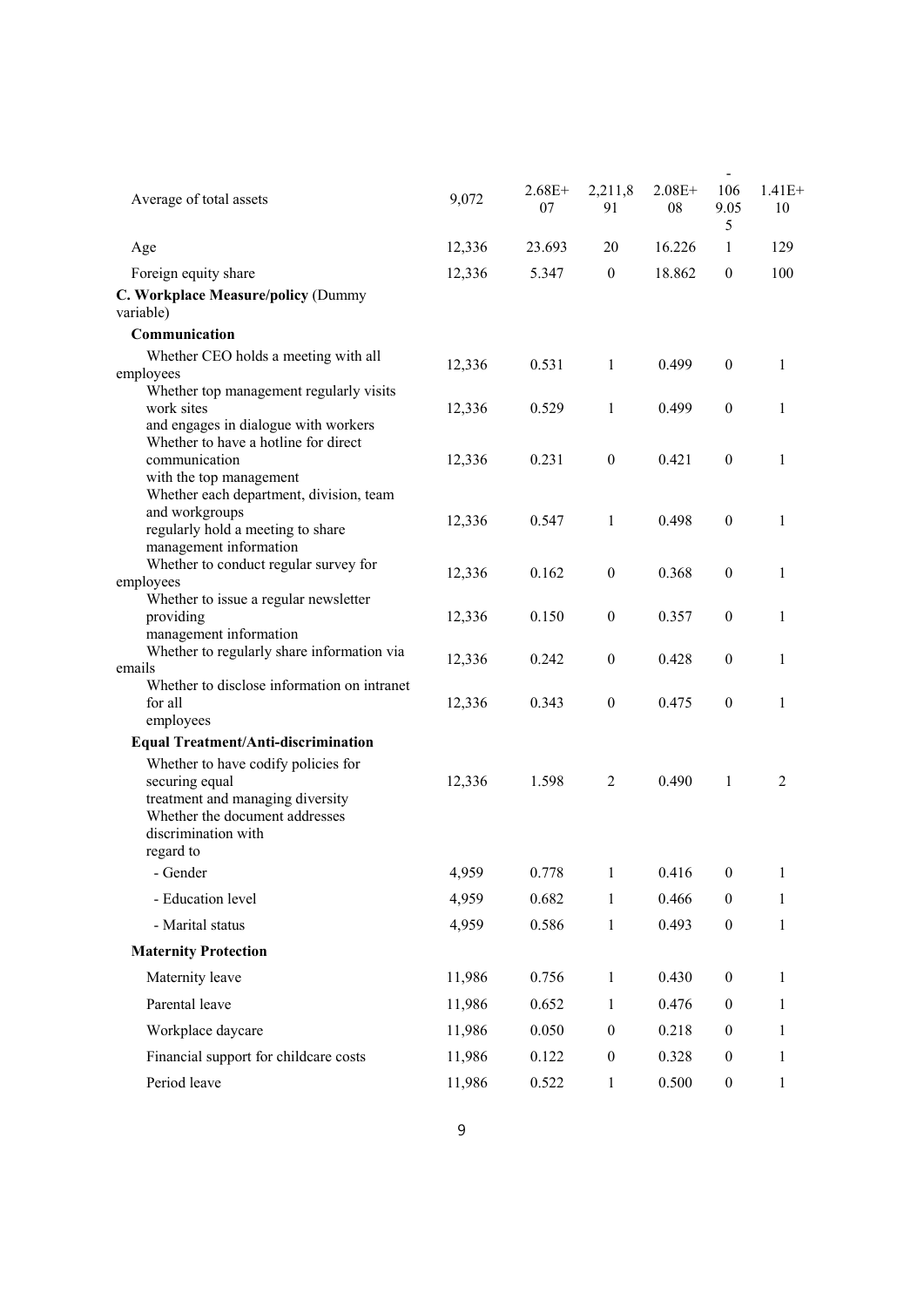| Lactation breaks  | 11.986 | 0.145 | $\theta$ | 0.352 |  |
|-------------------|--------|-------|----------|-------|--|
| Lactation room    | 11.986 | 0.118 | $\theta$ | 0.323 |  |
| None of the above | 11.986 | 0.116 | $\theta$ | 0.320 |  |

*Note*: Except for variables belonging to employment outcomes and workplace information, measured as continuous, the other items were converted into dummy variables of which 1 indicates 'Yes' while 0 or 2 indicate 'No' for each corresponding survey question.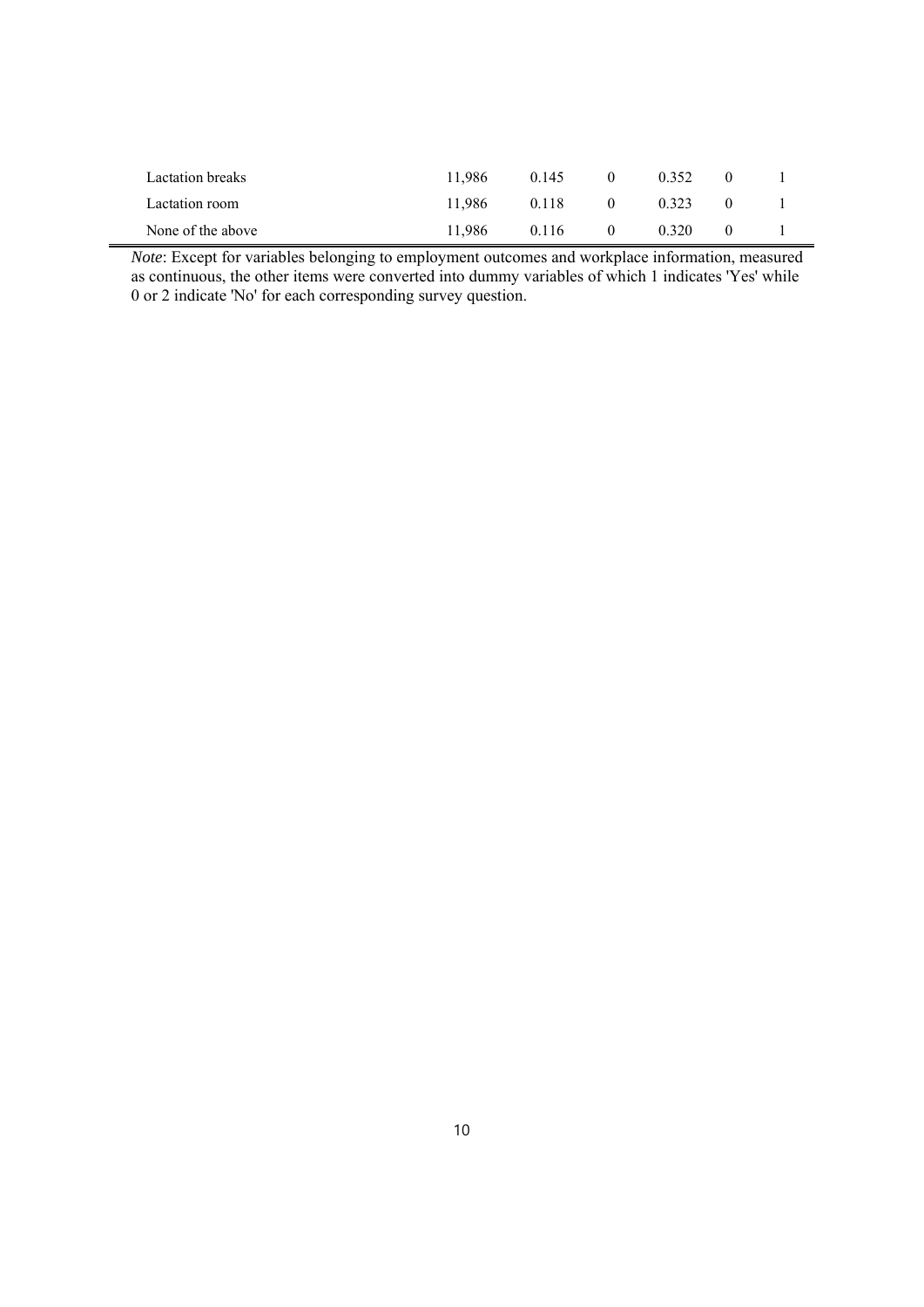### **4. EMPIRICAL STRATEGY**

The estimation strategy of this paper basically follows the same logic as a standard difference-in-differences strategy, exploiting the fact that only workplaces of which total number of workers exceeds the policy criterion are subject to the affirmative action: it compares the change in employment of female managers in the post-adoption periods compared to the pre-adoption periods between workplaces subject to the policy and those that are not.

Thus, the regression equation is as follows:

*Employment of female managers*<sub>it</sub> =  $\beta_1(Treat_i * Post_t) + \delta_i + \alpha_i + \mu_t + Z_{it} + \varepsilon_{it}$ ,

where i indexes workplaces and t indexes time periods from 2005 to 2015 by every other year. The outcome variable, *Employment of female managers*<sub>it</sub>, is measured either as a percentage of female managers<sup>9</sup> or as natural log of total number of female managers at each workplace *i* in year *t*. Treat<sub>i</sub> is a dummy variable which takes a value of one if a workplace *i* is subject to the affirmative action.  $Post<sub>t</sub>$  is another dummy variable that equals one for periods after the introduction of the affirmative action. The coefficient of the interaction term between  $Treat_i$  and Post<sub>t</sub>,  $\beta_1$ , captures the impact of this policy on employment of female managers.

With regard to the empirical strategy, one critical issue taken into account is that there is

<sup>&</sup>lt;sup>9</sup> Total number of female managers divided by total number of all managers.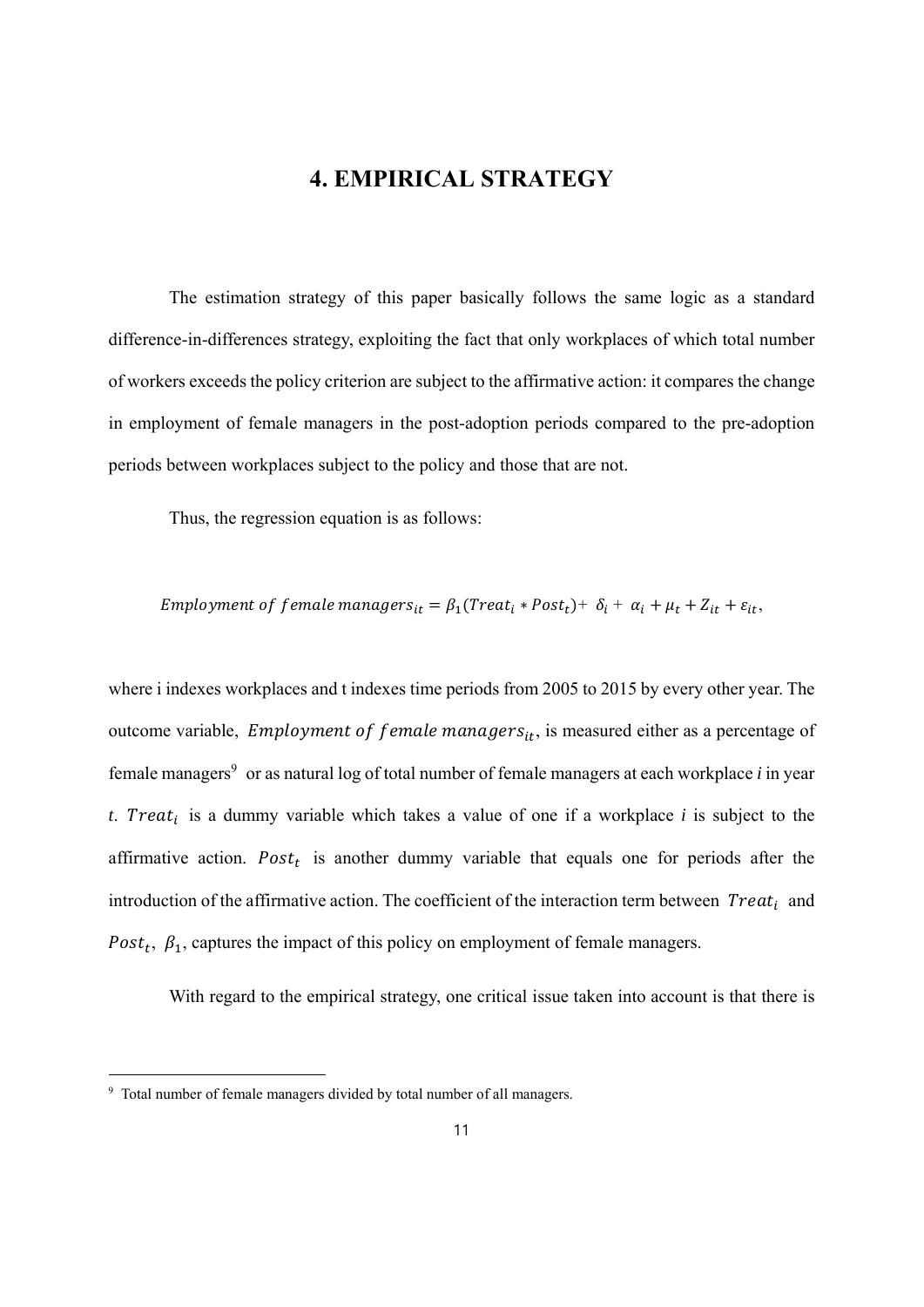variation in treatment timing between the two treated groups due to the policy criterion change in 2008, briefly mentioned in section 1. As the criterion changed from 1,000 to 500, workplaces with 1,000 workers or more have been subject to the affirmative action since 2006, while workplaces of which total number of workers falls between 500 and 999 have become subjects of the policy since 2008. Accordingly, the value of the interaction term for treated and control groups takes the corresponding pattern shown in Table 4.

|                                                  | 2005<br>(pre) | 2007 | 2009 | 2011 | 2013 | 2015 |
|--------------------------------------------------|---------------|------|------|------|------|------|
| A workplace with 1000 or more workers (Treated)  |               |      |      |      |      |      |
| A workplace with 500-999 workers (Treated)       |               |      |      |      |      |      |
| A workplace with less than 500 workers (Control) |               |      |      |      |      |      |

<Table 4> The Value of the Interaction Term for Each Treated and Control Groups by Year

Given this matter, workplace-, industry-, and time-varying factors that may bias the estimate,  $\delta_i$ ,  $\alpha_i$ , and  $\mu_t$  respectively, are directly controlled in the regression equation. In other words, controlling for workplace-, industry-, and time-varying factors addresses potential endogeneity problems that may be stemming from violation of common trends assumption, on which the estimation strategy relies, there being no other shocks occurring around the same time in which this policy was adopted that are correlated with the proportion of female managers.

Additionally, in order to further address the concern, other possible confounders,  $Z_{it}$ , have also been controlled.  $Z_{it}$  includes workplace's basic information, such as total number of workers, and dummy variables indicating whether a workplace has policies for improving workplace communication, equal treatment, and maternity protection.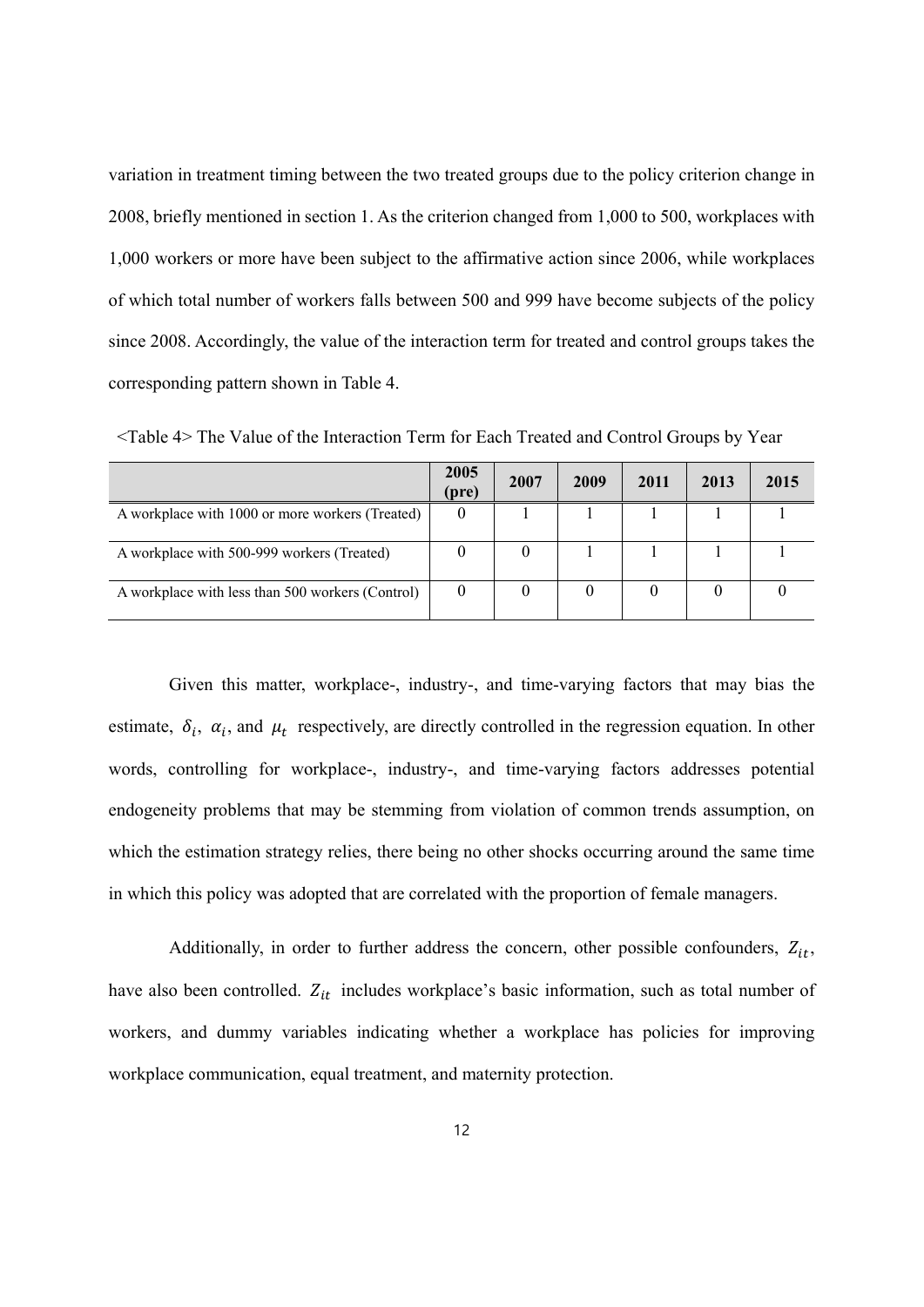The other significant issue considered is that there are workplaces of which total number of workers vary over time. This issue brought about a problem that some of those workplaces belong to a treated group in some years and to a controlled group in the other years. This also may cause endogeneity problem as it is possible that workplaces incompetent or reluctant to comply with the policy have intentionally reduced the number of workers to right below the policy criterion to avoid it.

Thus, this paper addresses this potential endogeneity issue by employing intent-to-treat analysis, in which whether a workplace belongs to a treatment or control group hinges on total number of workers in 2005, as a main analysis. To be more concrete, let's assume there is a workplace of which total number of workers was 1,000 in 2005 and then decreased to 998 after two years. Regardless of this change, the workplace belongs to a treated group and accordingly, the value of the interaction term between  $Treat_i$  and  $Post_t$  takes the pattern of 'Workplaces with 1,000 or more workers' shown in Table 4.

Admittedly, intent-to-treat analysis does not perfectly fit Korea's affirmative action in that the policy, in reality, is applied to workplaces based on its each year's total number of workers. In light of the limitation, an additional analysis in which total number workers of each year determines whether a workplace belongs to a treated group was also conducted for reference. Moreover, various subsample analyses have been conducted to underpin the main analyses.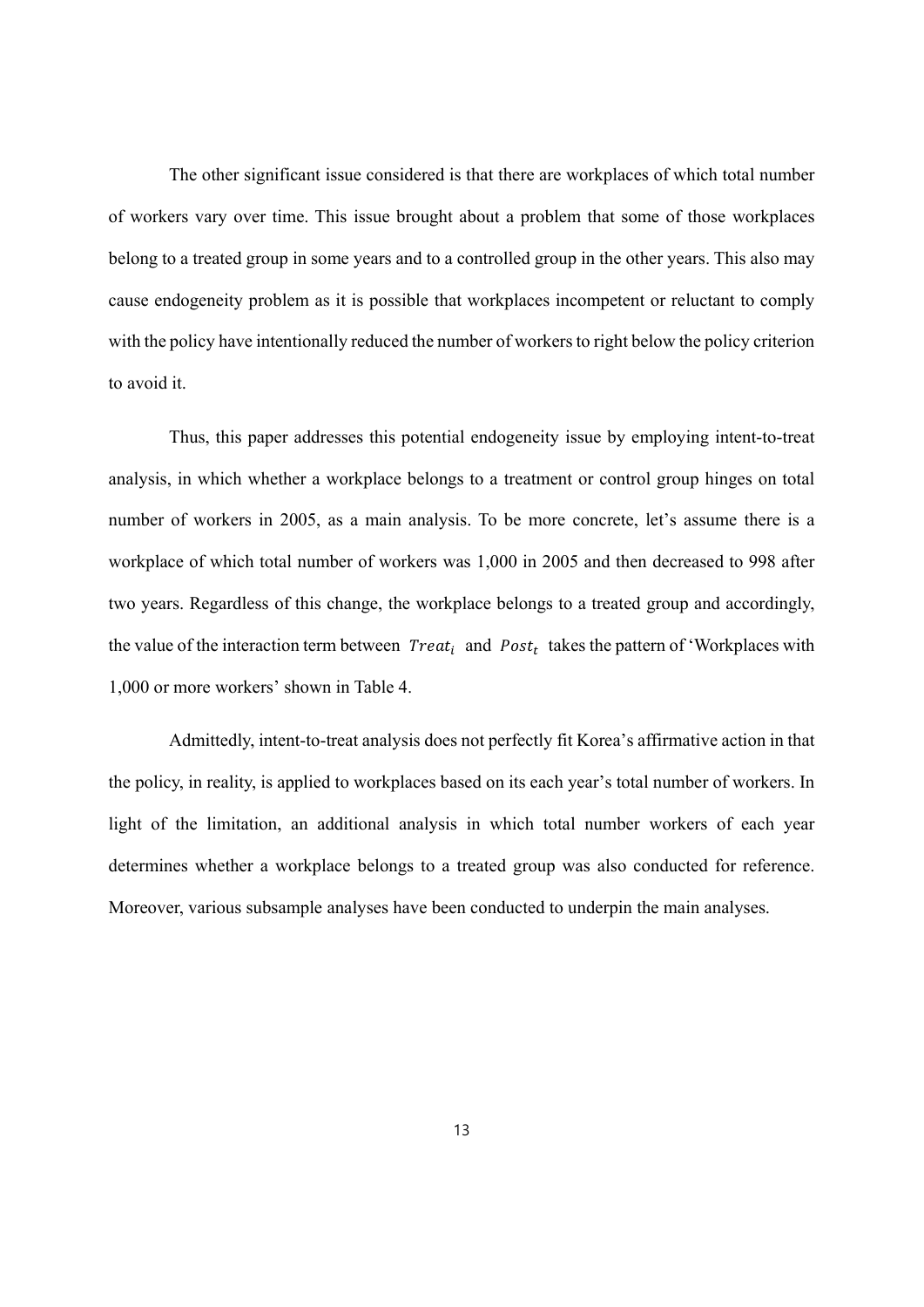### **5. EMPIRICAL RESULTS**

#### **5.1. Main Estimation: (1) Intent-to-Treat Analysis**

Estimates of intent-to-treat analysis are reported in Table 5. In the first two columns, employment of female managers is measured as the percentage of female managers at a workplace while natural log of total number of female managers is used as another dependent variable in the remaining columns (3) and (4). The specification, reported in columns (1) and (3), includes workplace-, industry-, and year-fixed effects only, without additional controls. In contrast, the regression equation of columns (2) and (4) contains all the additional controls as well as the fixed effects.

Columns (1)-(4) consistently show statistically insignificant coefficients of the interaction term between  $Treat_i$  and  $Post_t$ , indicating that the policy did not increase employment of female managers across workplaces subject to the affirmative action compared to the other workplaces that are not subject to the policy.

|                                                        | (1)           | (2)           | (3)       | $\left( 4\right)$ |
|--------------------------------------------------------|---------------|---------------|-----------|-------------------|
|                                                        | The           | The           | ln total  | ln total          |
|                                                        | percentage of | percentage of | number of | number of         |
|                                                        | female        | female        | female    | female            |
|                                                        | managers      | managers      | managers  | managers          |
|                                                        |               |               |           |                   |
| Treat <sub>i</sub> * Post <sub>t</sub>                 | $-0.261$      | $-0.234$      | 0.109     | 0.102             |
|                                                        | (0.592)       | (0.780)       | (0.0674)  | (0.0885)          |
| Workplace Information Controls                         | N             | Y             | N         |                   |
| <b>Communication Policy Controls</b>                   | N             | Y             | N         | Y                 |
| Equal treatment/Anti-discrimination<br>Policy Controls | N             | Y             | N         | Y                 |

<Table 5> Effect of the Affirmative Action on Employment of Female Managers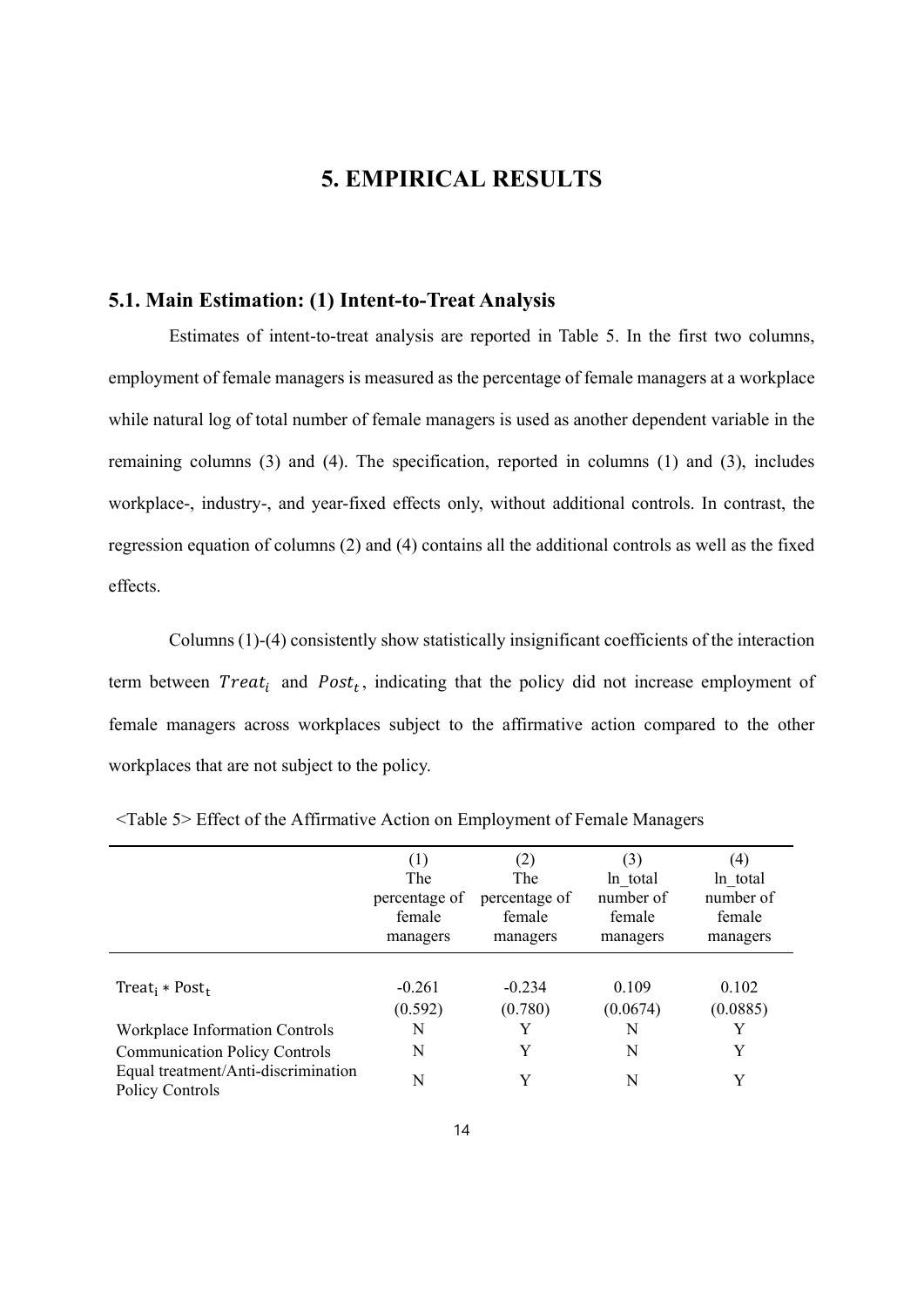| <b>Maternity Protection Policy</b> | N          | Y       | N          | Y           |
|------------------------------------|------------|---------|------------|-------------|
| Controls                           |            |         |            |             |
| Year Fixed Effects                 | Y          | Y       | Y          | Y           |
| Workplace Fixed Effects            | Y          | Y       | Y          | Y           |
| <b>Industry Fixed Effects</b>      | Y          | Y       | Y          | Y           |
| Constant                           | $12.85***$ | 2.979*  | $1.519***$ | $-2.007***$ |
|                                    | (0.199)    | (1.589) | (0.0178)   | (0.350)     |
| <b>Observations</b>                | 7,571      | 2,728   | 7,575      | 2,728       |
| R-squared                          | 0.054      | 0.106   | 0.093      | 0.473       |
| Number of id                       | 1,899      | 1,217   | 1,899      | 1,217       |

*Note*: Standard errors in parentheses are clustered at a workplace-level.

## **5.2. Main Estimation: (2) Total Number of Workers in a Pertinent Year Decides Whether a Workplace Belongs to a Treated Group**

In this additional analysis, total number of workers in a pertinent year decides whether a workplace belongs to a treated or control group as with the policy and thus fits the policy better than the intent-to-treat analysis. However, this analysis is more likely to have an endogeneity issue as it basically condones those workplaces that go back and forth between a treatment and control group due to the change in total number of workers over time.

Table 6 presents the estimation results. While columns (1) and (2) show the same results as those of the intent-to-treat analysis, columns (3) and (4), in which employment of female managers is measured as log of total number of female managers, report statistically significant estimates. According to column (4) with additional controls, it suggests that employment of female managers increased by 21.3% among workplaces under the affirmative action.

<Table 6> Effect of the Affirmative Action on Employment of Female Managers

| (1)        | (2)        |           | (4)       |
|------------|------------|-----------|-----------|
| The        | The        | ln total  | ln total  |
| percentage | percentage | number of | number of |
| of female  | of female  | female    | female    |
| managers   | managers   | managers  | managers  |
|            |            |           |           |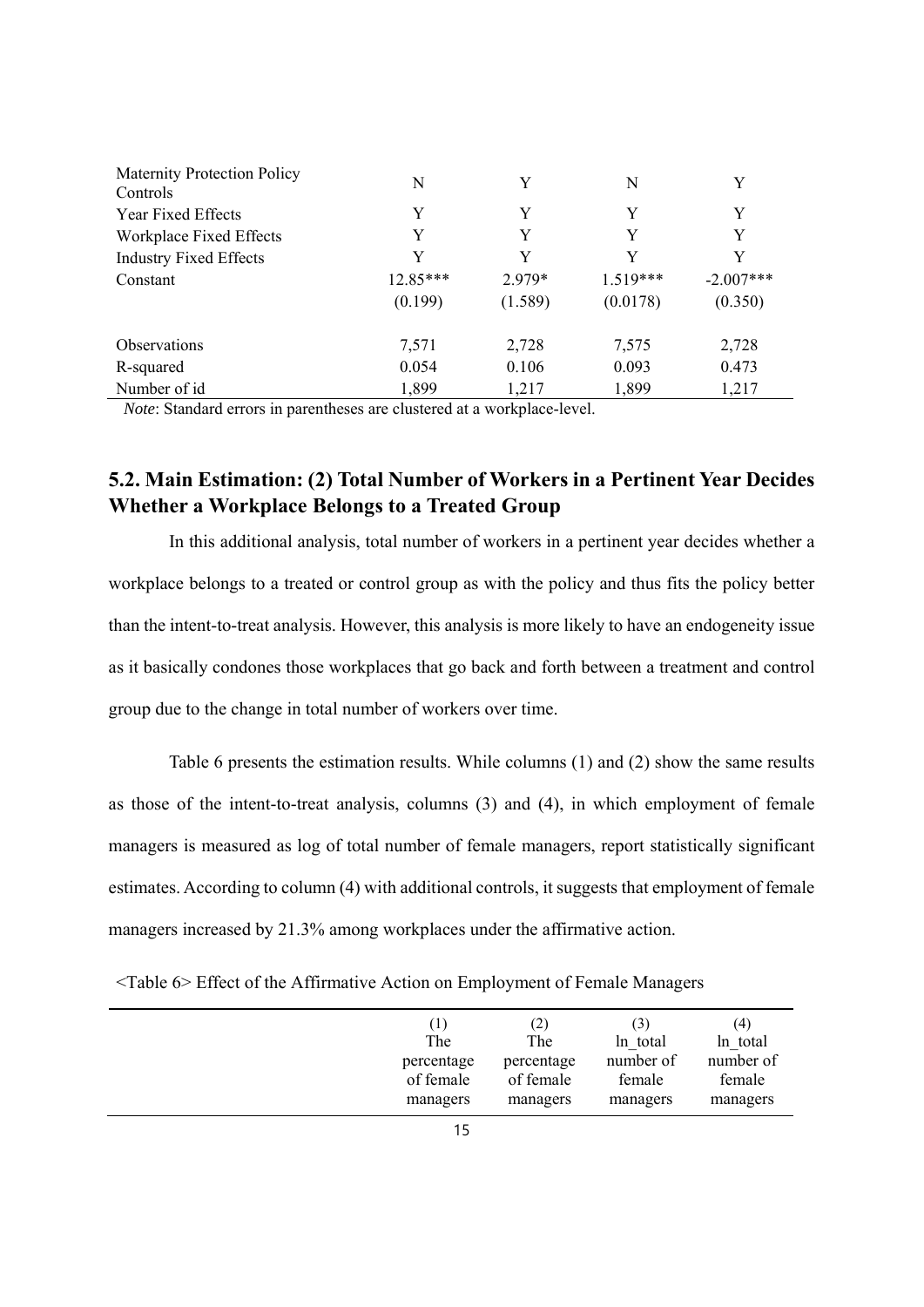| Treat <sub>i</sub> * Post <sub>t</sub>                 | 0.268<br>(0.486) | 0.163<br>(0.699) | $0.415***$<br>(0.0529) | $0.213***$<br>(0.0794) |
|--------------------------------------------------------|------------------|------------------|------------------------|------------------------|
| Workplace Information Controls                         | N                | Y                | N                      | Y                      |
| <b>Communication Policy Controls</b>                   | N                | Y                | N                      | Y                      |
| Equal treatment/Anti-discrimination<br>Policy Controls | N                | Y                | N                      | Y                      |
| <b>Maternity Protection Policy Controls</b>            | N                | Y                | N                      | Y                      |
| Year Fixed Effects                                     | Y                | Y                | Y                      | Y                      |
| Workplace Fixed Effects                                | Y                | Y                | Y                      | Y                      |
| <b>Industry Fixed Effects</b>                          | Y                | Y                | Y                      | Y                      |
| Constant                                               | $13.43***$       | 5.018***         | $1.330***$             | $-1.740***$            |
|                                                        | (0.291)          | (1.386)          | (0.0246)               | (0.319)                |
| Observations                                           | 12,329           | 3,643            | 12,336                 | 3,644                  |
| R-squared                                              | 0.046            | 0.097            | 0.098                  | 0.452                  |
| Number of id                                           | 4,984            | 1,868            | 4,985                  | 1,868                  |

*Note*: Standard errors in parentheses are clustered at a workplace-level.

#### **5.3. Subsample Analysis**

#### **5.3.1. Excluding Workplaces of which Total Number of Workers Vary Over Time**

Considering concern that both main analyses may still run the risk of endogeneity problems, a subsample analysis excluding the workplaces that have swung from a treatment group to a control group, or vice versa, owing to the change in total number of workers, was conducted as well. While this subsample analysis has advantage of ruling out such concern, there is still a downside that the sample size decreases, which leads to a reduction in the power of the analysis.

The results are presented in Table 7. It shows the same pattern as the second main analysis in which total number of workers in a pertinent year decides whether a workplace belongs to a treated group: when employment of female managers is measured as log of total number of female managers, the estimation shows that there has been a statistically significant increase in employment of female managers among workplaces under the policy, compared to the other remaining workplaces that are not.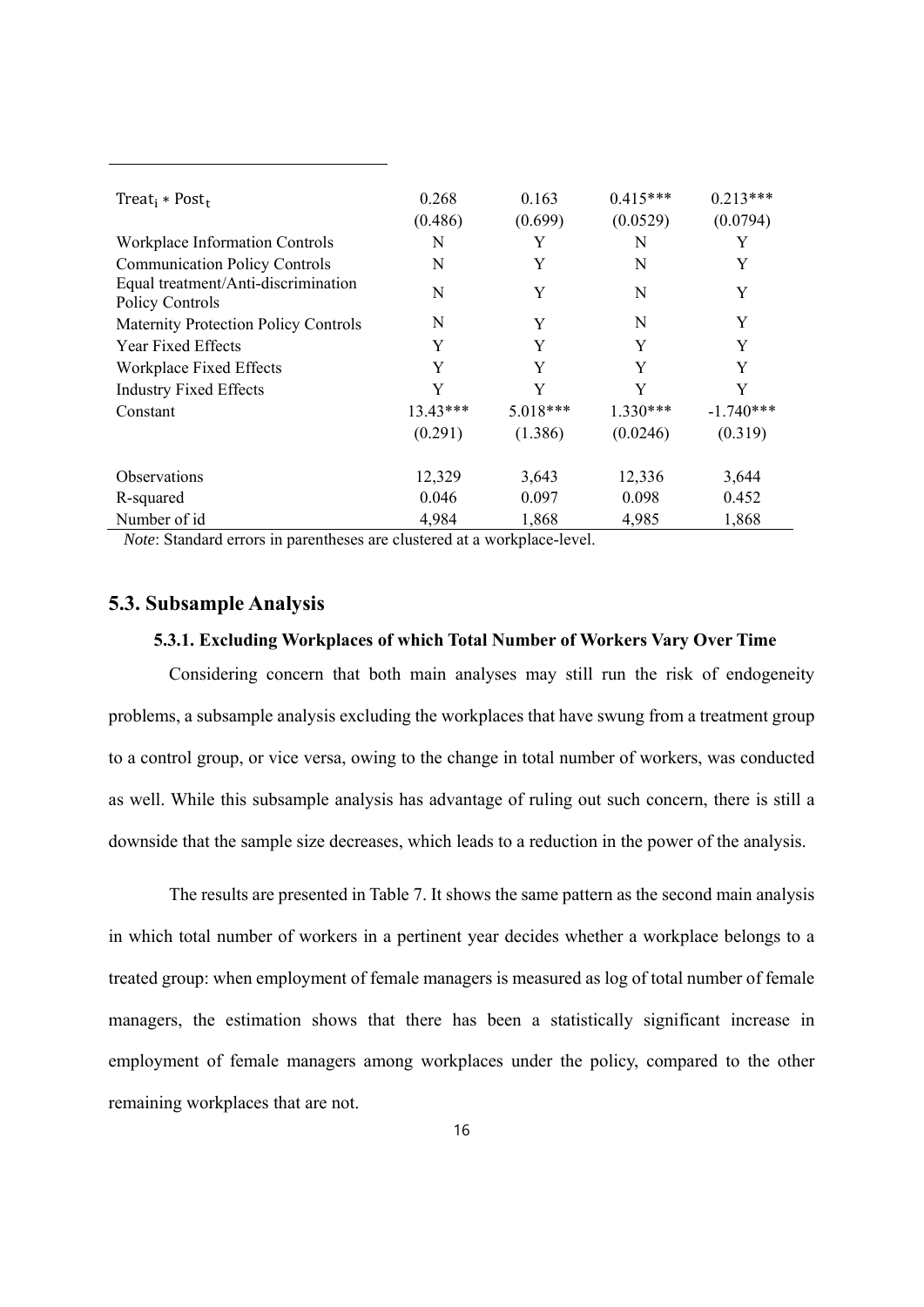According to column (4) controlling for potential confounders, it is implied that employment of female managers increased by 31.7% among the workplaces subject to the affirmative action. However, when the percentage of female managers is used as a dependent variable, the coefficient of the interaction term turns into insignificant.

|                                        | (1)           | (2)           | (3)        | (4)         |
|----------------------------------------|---------------|---------------|------------|-------------|
|                                        | The           | The           | ln total   | ln total    |
|                                        | percentage of | percentage of | number of  | number of   |
|                                        | female        | female        | female     | female      |
|                                        | managers      | managers      | managers   | managers    |
|                                        |               |               |            |             |
| Treat <sub>i</sub> * Post <sub>t</sub> | 0.151         | $-0.232$      | $0.349***$ | $0.317**$   |
|                                        | (0.908)       | (1.158)       | (0.121)    | (0.145)     |
| <b>Workplace Information Controls</b>  | N             | Y             | N          | Y           |
| <b>Communication Policy Controls</b>   | N             | Y             | N          | Y           |
| Equal treatment/Anti-discrimination    | N             | Y             | N          | Y           |
| Policy Controls                        |               |               |            |             |
| <b>Maternity Protection Policy</b>     |               |               |            |             |
| Controls                               | N             | Y             | N          | Y           |
| Year Fixed Effects                     | Y             | Y             | Y          | Y           |
| Workplace Fixed Effects                | Y             | Y             | Y          | Y           |
| <b>Industry Fixed Effects</b>          | Y             | Y             | Y          | Y           |
| Constant                               | 13.17***      | 4.471***      | $1.202***$ | $-1.411***$ |
|                                        | (0.303)       | (1.435)       | (0.0235)   | (0.330)     |
|                                        |               |               |            |             |
| Observations                           | 10,774        | 3,001         | 10,781     | 3,002       |
| R-squared                              | 0.043         | 0.089         | 0.076      | 0.419       |
| Number of id                           | 4,665         | 1,610         | 4,666      | 1,610       |

<Table 7> Effect of the Affirmative Action on Employment of Female Managers within Workplaces of Which Total Number of Workers Does Not Vary over Time

*Note*: Standard errors in parentheses are clustered at a workplace-level.

Following subsample analyses have been done given probable speculation that the industrial characteristics may influence whether a workplace complies with the policy or not.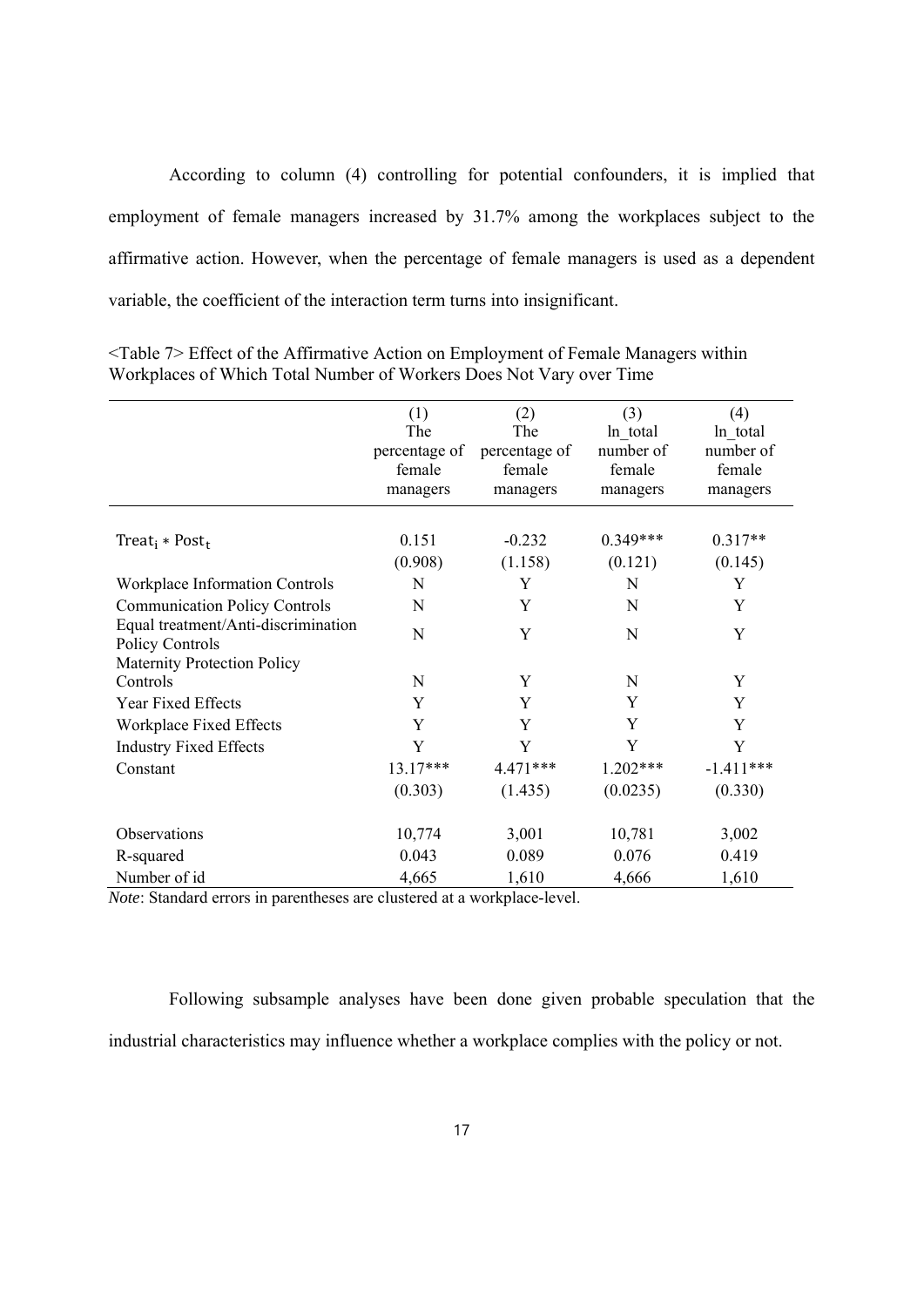#### **5.3.2. Examining within Manufacturing Industry**

In this part, the regression model was conducted only with workplaces that belong to manufacturing industry. The estimation results are shown in the following Table 8 and 9.

As for the intent-to-treat analysis, when log of total number of female managers is used as a dependent variable, the coefficients of the interaction term turned out to be statistically indistinguishable from zero, suggesting that the affirmative action had not caused an increase in employment of female managers. On the other hand, the remaining coefficients in models (1) and (2), in which Y is set as the percentage of female managers, indicate that the policy had adversely reduced female manager employment by 1.23% and 1.81% respectively.

|                                        | (1)           | (2)           | (3)        | (4)         |
|----------------------------------------|---------------|---------------|------------|-------------|
|                                        | The           | The           | ln total   | ln total    |
|                                        | percentage of | percentage of | number of  | number of   |
|                                        | female        | female        | female     | female      |
|                                        | managers      | managers      | managers   | managers    |
|                                        |               |               |            |             |
| Treat <sub>i</sub> * Post <sub>t</sub> | $-1.238*$     | $-1.817*$     | 0.0938     | $-0.0326$   |
|                                        | (0.713)       | (0.980)       | (0.110)    | (0.144)     |
| Workplace Information Controls         | N             | Y             | N          | Y           |
| <b>Communication Policy Controls</b>   | N             | Y             | N          | Y           |
| Equal treatment/Anti-discrimination    |               |               |            |             |
| Policy Controls                        | N             | Y             | N          | Y           |
| <b>Maternity Protection Policy</b>     |               |               |            |             |
| Controls                               | N             | Y             | N          | Y           |
| Year Fixed Effects                     | Y             | Y             | Y          | Y           |
| Workplace Fixed Effects                | Y             | Y             | Y          | Y           |
| <b>Industry Fixed Effects</b>          | Y             | Y             | Y          | Y           |
| Constant                               | 8.099***      | $5.614***$    | $1.142***$ | $-1.924***$ |
|                                        | (0.263)       | (0.997)       | (0.0294)   | (0.562)     |
| Observations                           | 2,913         | 1,204         | 2,913      | 1,204       |
| R-squared                              | 0.051         | 0.118         | 0.100      | 0.346       |
| Number of id                           | 723           | 525           | 723        | 525         |

<Table 8> Effect of the Affirmative Action on Employment of Female Managers within Workplaces that Belong to Manufacturing Industry (ITT analysis)

*Note*: Standard errors in parentheses are clustered at a workplace-level.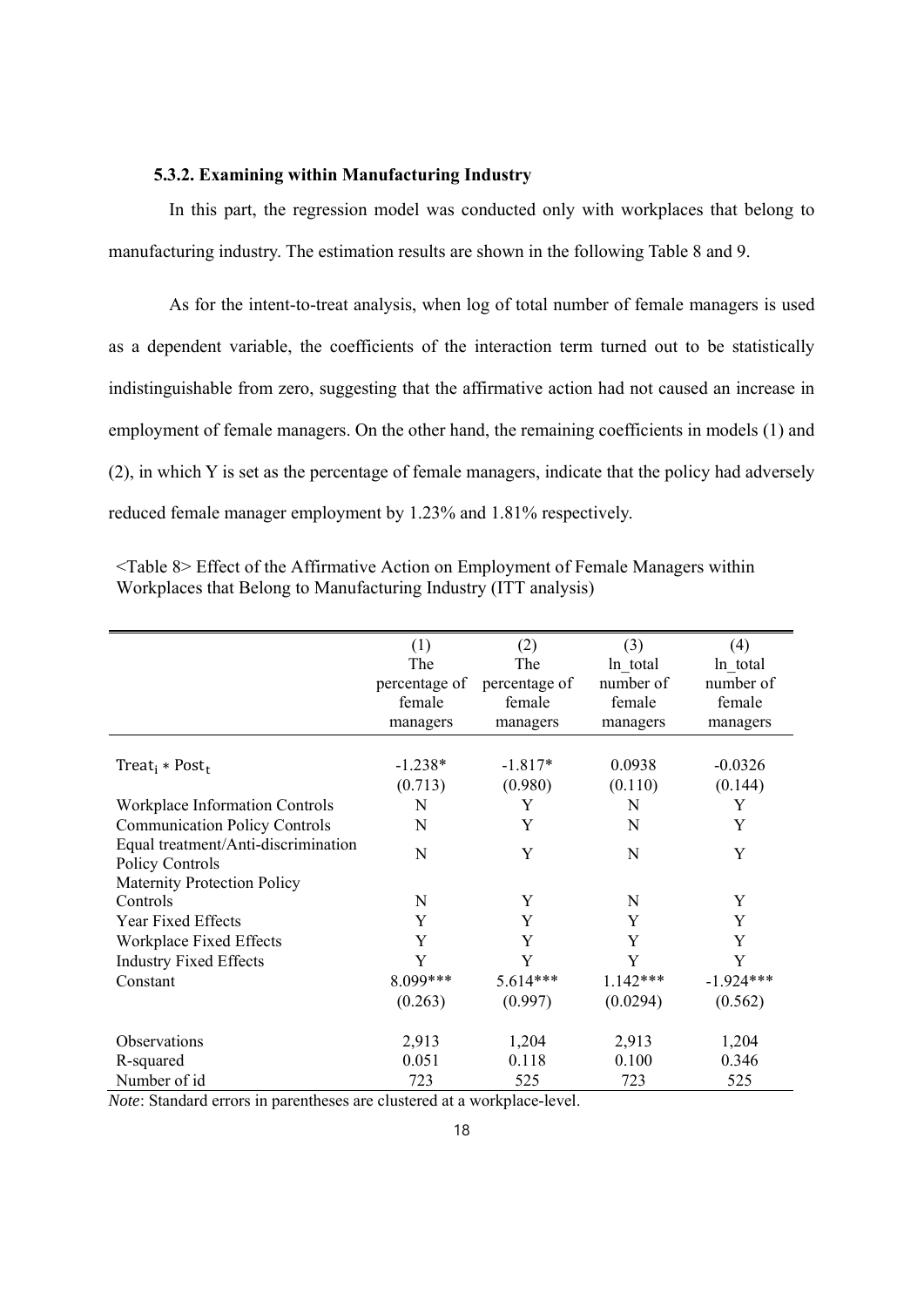With regard to the other main analysis where total number of workers in a pertinent year decides whether a workplace belongs to a treated group, only model (3) shows the positive and statistically significant coefficient, implying that the policy enhanced female manager employment by 37.1%. The regression of model (3), however, does not control for possible confounders, which makes the model itself less rigorous than the other models (2) and (4). In all the other remaining models, the coefficient of the interaction term is statistically insignificant.

|                                        | (1)        | (2)        | (3)         | (4)                |
|----------------------------------------|------------|------------|-------------|--------------------|
|                                        | The        | The        | ln total    |                    |
|                                        | percentage | percentage | number      | In total number of |
|                                        | of female  | of female  | of female   | female managers    |
|                                        | managers   | managers   | managers    |                    |
|                                        |            |            |             |                    |
| Treat <sub>i</sub> * Post <sub>t</sub> | $-0.555$   | $-1.224$   | $0.371***$  | 0.0888             |
|                                        | (0.563)    | (0.807)    | (0.0836)    | (0.128)            |
| Workplace Information Controls         | N          | Y          | N           | Y                  |
| <b>Communication Policy Controls</b>   | N          | Y          | N           | Y                  |
| Equal treatment/Anti-discrimination    | N          | Y          | N           | Y                  |
| Policy Controls                        |            |            |             |                    |
| <b>Maternity Protection Policy</b>     |            |            |             |                    |
| Controls                               | N          | Y          | $\mathbf N$ | Y                  |
| Year Fixed Effects                     | Y          | Y          | Y           | Y                  |
| Workplace Fixed Effects                | Y          | Y          | Y           | Y                  |
| <b>Industry Fixed Effects</b>          | Y          | Y          | Y           | Y                  |
| Constant                               | 8.895***   | $6.601***$ | $1.020***$  | $-1.872***$        |
|                                        | (0.323)    | (0.906)    | (0.0339)    | (0.512)            |
|                                        |            |            |             |                    |
| Observations                           | 5,093      | 1,668      | 5,095       | 1,669              |
| R-squared                              | 0.045      | 0.109      | 0.101       | 0.323              |
| Number of id                           | 2,066      | 863        | 2,066       | 863                |

<Table 9> Effect of the Affirmative Action on Employment of Female Managers within Workplaces that Belong to Manufacturing Industry

*Note*: Standard errors in parentheses are clustered at a workplace-level.

#### **5.3.3. Examining within the Remaining Industries except Manufacturing Industry**

Estimation results from the subsample analysis conducted only with workplaces in all the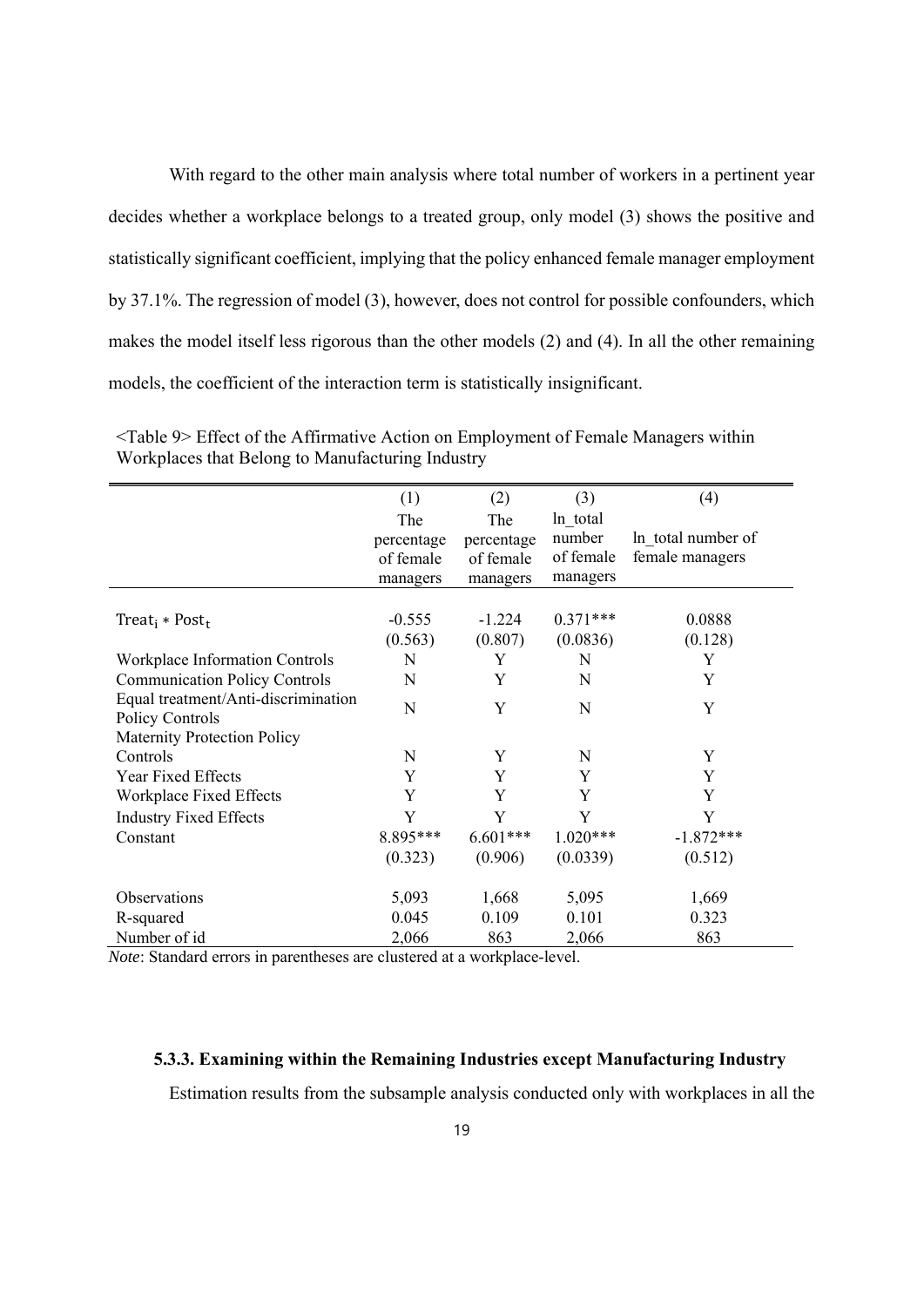other remaining industries excluding manufacturing industry are also mixed and similar to those of the main analyses. Most of models present statistically insignificant coefficients of the interaction term between  $Treat_i$  and  $Post_t$ .

Meanwhile, model (4) of the intent-to-treat analysis and models (3) and (4) of the other analysis imply that the affirmative action had raised employment of female managers across the workplaces subject to the affirmative action, compared to the other workplaces not under the policy, by 19.8%, 44.2%, and 30.5%, respectively.

|                                        | (1)           | (2)           | (3)        | (4)         |
|----------------------------------------|---------------|---------------|------------|-------------|
|                                        | The           | The           | ln total   | ln total    |
|                                        | percentage of | percentage of | number of  | number of   |
|                                        | female        | female        | female     | female      |
|                                        | managers      | managers      | managers   | managers    |
|                                        |               |               |            |             |
| Treat <sub>i</sub> * Post <sub>t</sub> | 0.328         | 0.760         | 0.119      | $0.198**$   |
|                                        | (0.844)       | (1.161)       | (0.0855)   | (0.0962)    |
| Workplace Information Controls         | N             | Y             | N          | Y           |
| <b>Communication Policy Controls</b>   | N             | Y             | N          | Y           |
| Equal treatment/Anti-                  | N             | Y             | N          | Y           |
| discrimination Policy Controls         |               |               |            |             |
| <b>Maternity Protection Policy</b>     |               |               |            |             |
| Controls                               | N             | Y             | N          | Y           |
| Year Fixed Effects                     | Y             | Y             | Y          | Y           |
| Workplace Fixed Effects                | Y             | Y             | Y          | Y           |
| <b>Industry Fixed Effects</b>          | Y             | Y             | Y          | Y           |
| Constant                               | 15.84***      | 3.022         | $1.755***$ | $-1.847***$ |
|                                        | (0.277)       | (2.723)       | (0.0225)   | (0.442)     |
|                                        |               |               |            |             |
| Observations                           | 4,658         | 1,524         | 4,662      | 1,524       |
| R-squared                              | 0.057         | 0.153         | 0.090      | 0.603       |
| Number of id                           | 1,176         | 692           | 1,176      | 692         |

<Table 10> Effect of the Affirmative Action on Employment of Female Managers within Workplaces that Belong to the Remaining Industries except Manufacturing Industry (ITT)

*Note*: Standard errors in parentheses are clustered at a workplace-level.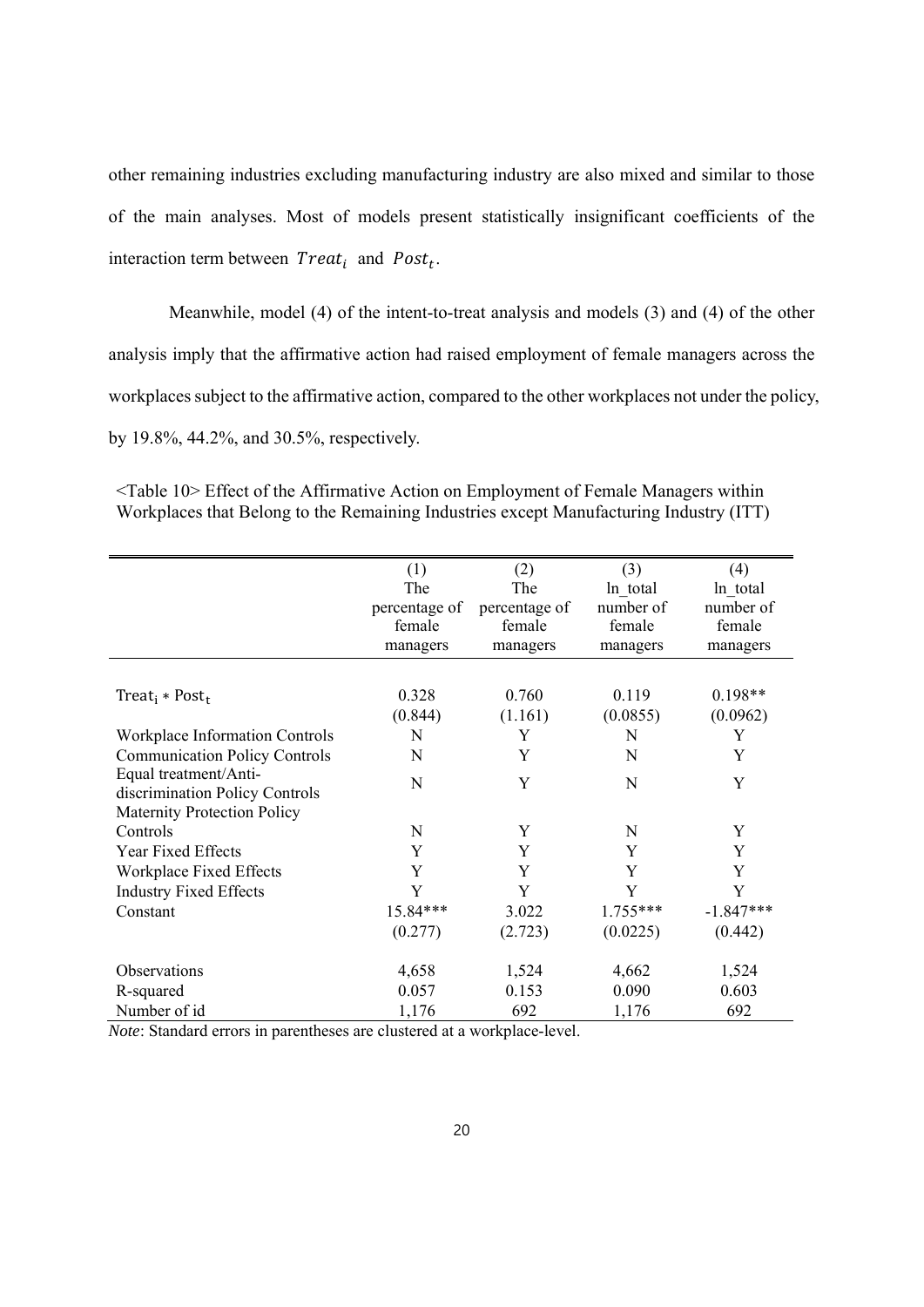|                                                         | (1)<br>The<br>percentage of<br>female<br>managers | (2)<br>The<br>percentage of<br>female<br>managers | (3)<br>ln total<br>number of<br>female<br>managers | (4)<br>ln total<br>number of<br>female<br>managers |
|---------------------------------------------------------|---------------------------------------------------|---------------------------------------------------|----------------------------------------------------|----------------------------------------------------|
| Treat <sub>i</sub> * Post <sub>t</sub>                  | 0.737<br>$-0.695$                                 | 1.144<br>(1.092)                                  | $0.442***$<br>(0.0682)                             | $0.305***$<br>(0.0901)                             |
| <b>Workplace Information Controls</b>                   | N                                                 | Y                                                 | N                                                  | Y                                                  |
| <b>Communication Policy Controls</b>                    | N                                                 | Y                                                 | N                                                  | Y                                                  |
| Equal treatment/Anti-<br>discrimination Policy Controls | N                                                 | Y                                                 | N                                                  | Y                                                  |
| Maternity Protection Policy                             |                                                   |                                                   |                                                    |                                                    |
| Controls                                                | N                                                 | Y                                                 | N                                                  | Y                                                  |
| Year Fixed Effects                                      | Y                                                 | Y                                                 | Y                                                  | Y                                                  |
| Workplace Fixed Effects                                 | Y                                                 | Y                                                 | Y                                                  | Y                                                  |
| <b>Industry Fixed Effects</b>                           | Y                                                 | Y                                                 | Y                                                  | Y                                                  |
| Constant                                                | $16.65***$                                        | 5.778**                                           | $1.545***$                                         | $-1.514***$                                        |
|                                                         | (0.434)                                           | (2.411)                                           | (0.0345)                                           | (0.408)                                            |
| <b>Observations</b>                                     | 7,236                                             | 1,975                                             | 7,241                                              | 1,975                                              |
| R-squared                                               | 0.047                                             | 0.135                                             | 0.097                                              | 0.598                                              |
| Number of id                                            | 2,918                                             | 1,005                                             | 2,919                                              | 1,005                                              |

<Table 11> Effect of the Affirmative Action on Employment of Female Managers within Workplaces that Belong to the Remaining Industries except Manufacturing Industry

*Note*: Standard errors in parentheses are clustered at a workplace-level.

#### **5.3.4. Examining within Female-dominated Industries**

Motivated by another probable speculation that workplaces which belong to industries with more female workers than men might have been less reluctant to comply with the policy, the regression equation was conducted only with workplaces that belong to one of such femaledominated industries.

In order to identify 'female-dominated industry', this study calculated the median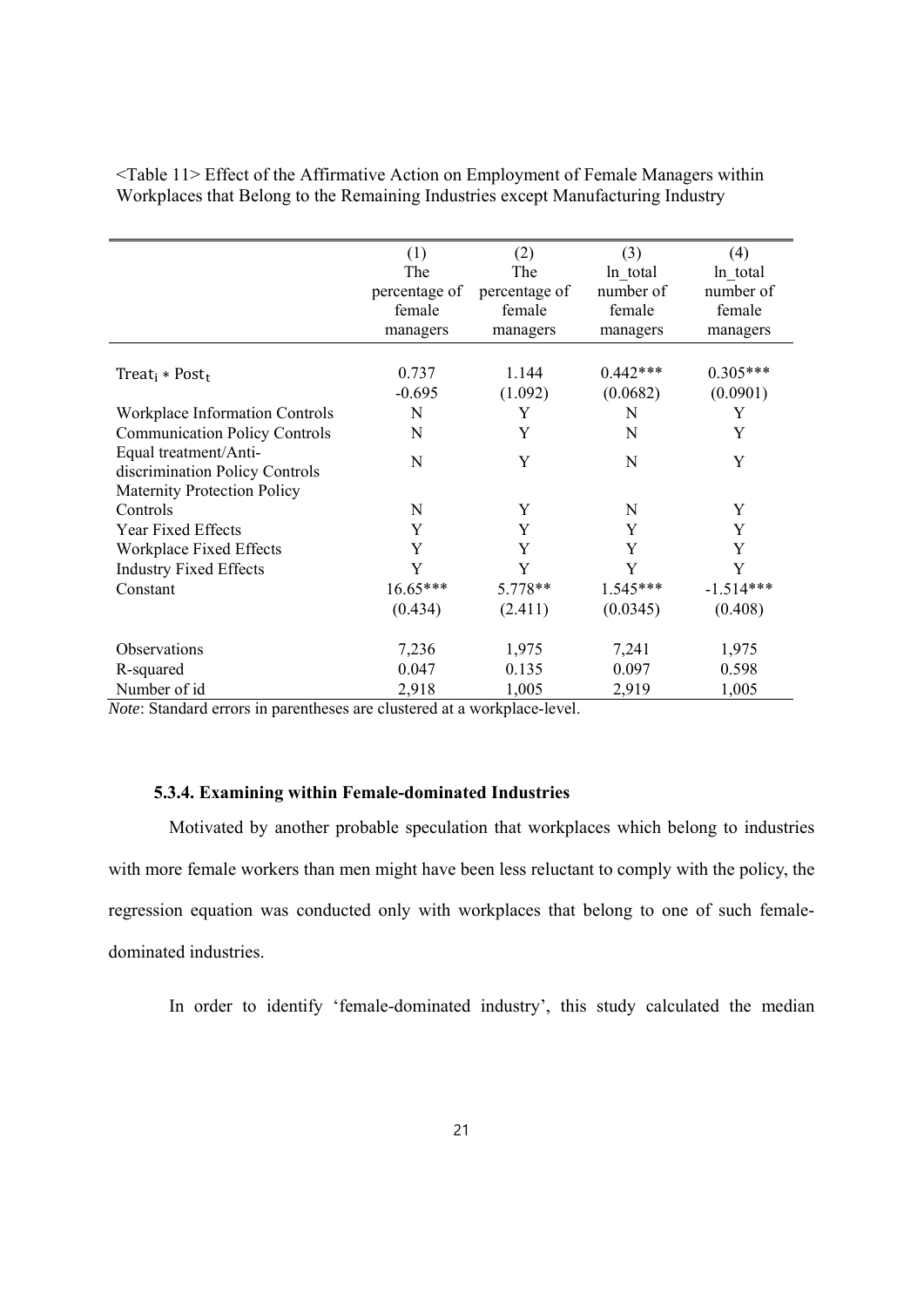percentage<sup>10</sup> of female workers across all industries and then listed the industries in ascending order of each median share of female workers from 2005 to 2015. Industries with the median greater than 22.03% are defined as a female-dominated industry: ten of all industries, such as education, human health and social work activities industry, are identified as a female-dominated industry.

The estimates are reported in Table 12 and 13, respectively. The estimated coefficient for the interaction term between  $Treat_i$  and  $Post_t$  reveals the impact of the affirmative action on employment of female managers across workplaces within the female-dominated industries.

As for the analysis in which total number of workers in a pertinent year decides whether a workplace belongs to a treated group, when the dependent variable is log of total number of female managers, it is suggested that the policy had increased female manager employment by 21.3%. However, the results do not remain robust to the intent-to-treat analysis and the measure of Y. That is to say, contrary to the conjecture, even workplaces in female-dominated industries had not complied with the affirmative action.

|                                          |               | $\left( 2\right)$ | (3)       | (4)       |
|------------------------------------------|---------------|-------------------|-----------|-----------|
|                                          | The           | The               | ln total  | ln total  |
|                                          | percentage of | percentage of     | number of | number of |
|                                          | female        | female            | female    | female    |
|                                          | managers      | managers          | managers  | managers  |
|                                          |               |                   |           |           |
| Treat <sub>i</sub> $*$ Post <sub>t</sub> | $-0.261$      | $-0.234$          | 0.109     | 0.102     |
|                                          | (0.592)       | (0.780)           | (0.0674)  | (0.0885)  |
| Workplace Information Controls           | N             |                   | N         |           |

<Table 12> Effect of the Affirmative Action on Employment of Female Managers within Workplaces that Belong to Female-dominated Industries (ITT)

10 22.03%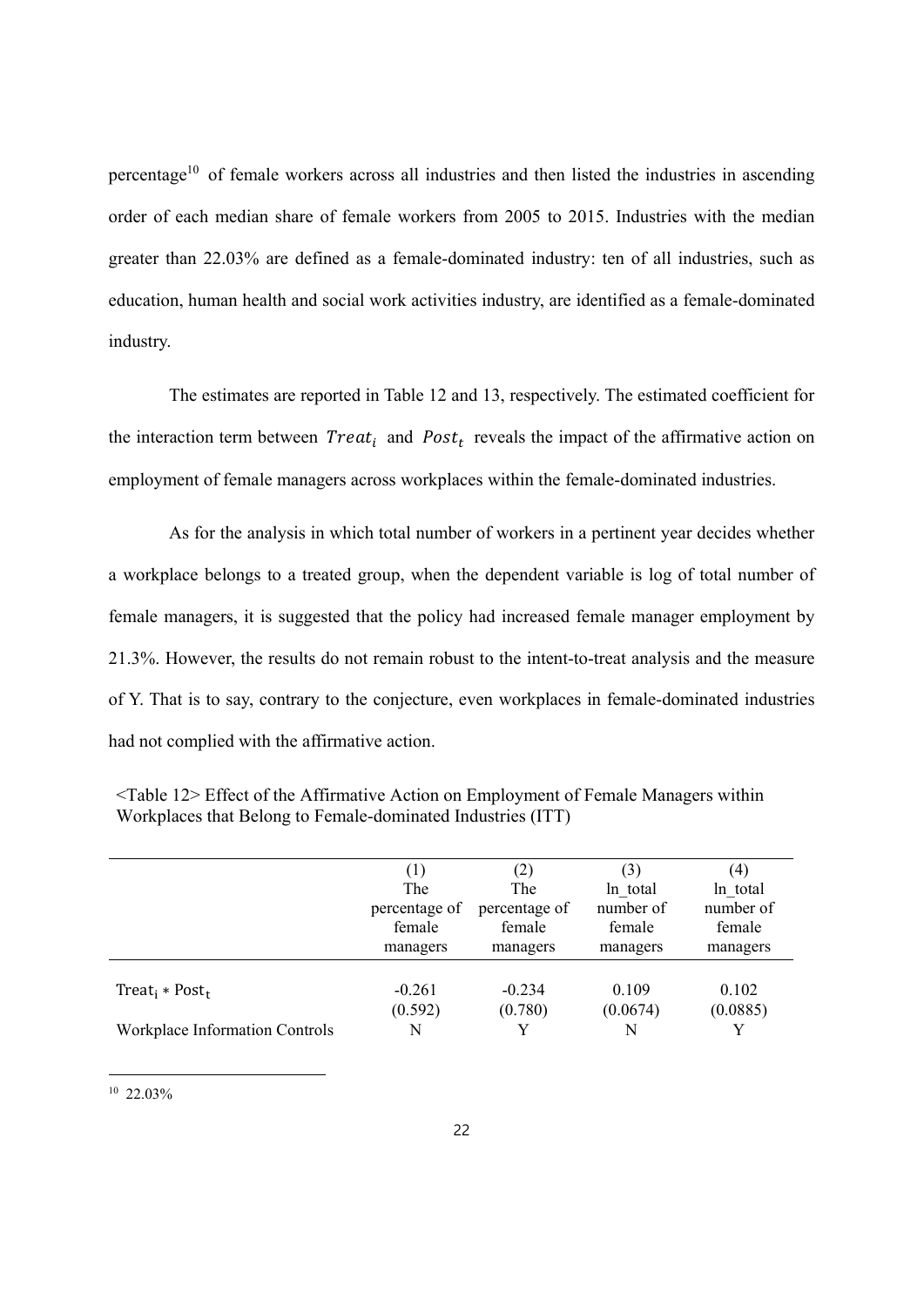| <b>Communication Policy Controls</b>                    | N          |         | N          | Y           |
|---------------------------------------------------------|------------|---------|------------|-------------|
| Equal treatment/Anti-<br>discrimination Policy Controls | N          | Y       | N          | Y           |
| <b>Maternity Protection Policy</b><br>Controls          | N          | Y       | N          | Y           |
| Year Fixed Effects                                      | Y          | Y       | Y          | Y           |
| Workplace Fixed Effects                                 | Y          | Y       | Y          | Y           |
| <b>Industry Fixed Effects</b>                           | Y          | Y       | Y          | Y           |
| Constant                                                | $12.85***$ | 2.979*  | $1.519***$ | $-2.007***$ |
|                                                         | (0.199)    | (1.589) | (0.0178)   | (0.350)     |
| <b>Observations</b>                                     | 7,571      | 2,728   | 7,575      | 2,728       |
| R-squared                                               | 0.054      | 0.106   | 0.093      | 0.473       |
| Number of id                                            | 1,899      | 1,217   | 1,899      | 1,217       |

*Note*: Standard errors in parentheses are clustered at a workplace-level.

<Table 13> Effect of the Affirmative Action on Employment of Female Managers within Workplaces that Belong to Female-dominated Industries

|                                             | (1)        | (2)        | (3)        | (4)         |
|---------------------------------------------|------------|------------|------------|-------------|
|                                             | The        | The        | ln total   | ln total    |
|                                             | percentage | percentage | number of  | number of   |
|                                             | of female  | of female  | female     | female      |
|                                             | managers   | managers   | managers   | managers    |
|                                             |            |            |            |             |
| Treat <sub>i</sub> * Post <sub>t</sub>      | 0.268      | 0.163      | $0.415***$ | $0.213***$  |
|                                             | (0.486)    | (0.699)    | (0.0529)   | (0.0794)    |
| Workplace Information Controls              | N          | Y          | N          | Y           |
| <b>Communication Policy Controls</b>        | N          | Y          | N          | Y           |
| Equal treatment/Anti-discrimination Policy  | N          | Y          | N          | Y           |
| Controls                                    |            |            |            |             |
| <b>Maternity Protection Policy Controls</b> | N          | Y          | N          | Y           |
| Year Fixed Effects                          | Y          | Y          | Y          | Y           |
| Workplace Fixed Effects                     | Y          | Y          | Y          | Y           |
| <b>Industry Fixed Effects</b>               | Y          | Y          | Y          | Y           |
| Constant                                    | 13.43***   | $5.018***$ | $1.330***$ | $-1.740***$ |
|                                             | (0.291)    | (1.386)    | (0.0246)   | (0.319)     |
| <b>Observations</b>                         | 12,329     | 3,643      | 12,336     | 3,644       |
|                                             | 0.046      | 0.097      | 0.098      | 0.452       |
| R-squared                                   |            |            |            |             |
| Number of id                                | 4,984      | 1,868      | 4,985      | 1,868       |

*Note*: Standard errors in parentheses are clustered at a workplace-level.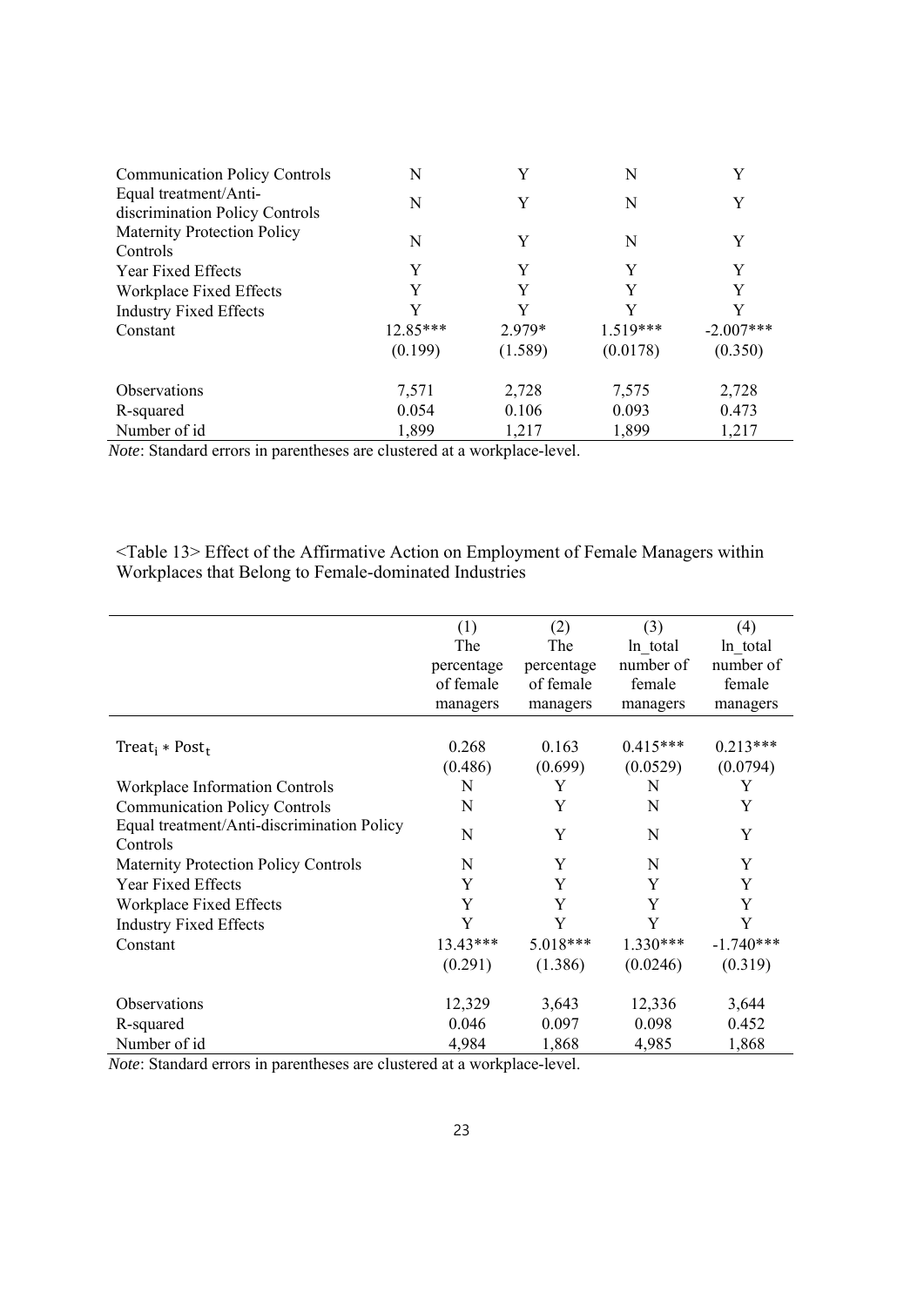#### **5.3.5. Examining with Balanced Panel Data**

Given that the data from WPS is an unbalanced panel owing to continuous sample attrition, the regression model was run with the balanced version of the same data. Across models, the estimation results correspond with those of main analyses in terms of a statistical significance. In Table 14, columns (1)-(4) consistently suggest that the affirmative action had no measurable effect on increasing employment of female managers across the workplaces under the policy.

By contrast, columns (3) and (4) from Table 15 present statistically significant coefficients of the interaction term. According to column (5) controlling for confounders, it is implied that employment of female managers increased by 28.5% among workplaces subject to the policy due to the affirmative action.

|                                        | (1)           | (2)           | (3)       | (4)       |
|----------------------------------------|---------------|---------------|-----------|-----------|
|                                        | The           | <b>The</b>    | ln total  | ln total  |
|                                        | percentage of | percentage of | number of | number of |
|                                        | female        | female        | female    | female    |
|                                        | managers      | managers      | managers  | managers  |
|                                        |               |               |           |           |
| Treat <sub>i</sub> * Post <sub>t</sub> | $-0.686$      | 0.391         | 0.0423    | 0.118     |
|                                        | (0.887)       | (1.040)       | (0.102)   | (0.136)   |
| Workplace Information Controls         | N             | Y             | N         | Y         |
| <b>Communication Policy Controls</b>   | N             | Y             | N         | Y         |
| Equal treatment/Anti-discrimination    | N             | Y             | N         | Y         |
| Policy Controls                        |               |               |           |           |
| <b>Maternity Protection Policy</b>     |               |               |           |           |
| Controls                               | N             | Y             | N         | Y         |
| Year Fixed Effects                     | Y             | Y             | Y         | Y         |
| Workplace Fixed Effects                | Y             | Y             | Y         | Y         |
| <b>Industry Fixed Effects</b>          | Y             | Y             | Y         | Y         |

<Table 14> Effect of the Affirmative Action on Employment of Female Managers, Examined with Balanced Panel Data (ITT)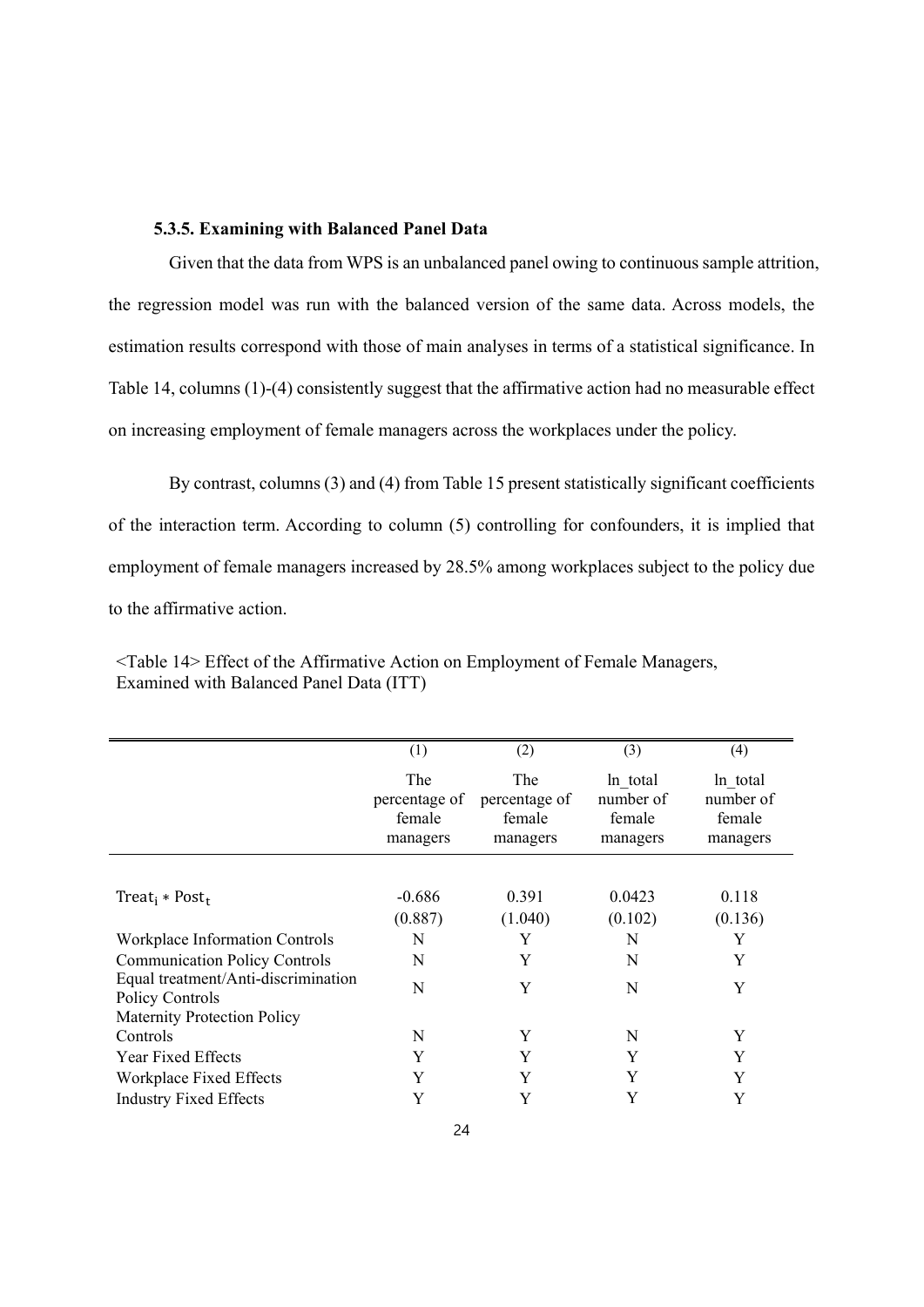| Constant            | $11.80***$<br>(0.303) | 0.814<br>(1.853) | $1.373***$<br>(0.0273) | $-2.213***$<br>(0.442) |
|---------------------|-----------------------|------------------|------------------------|------------------------|
| <b>Observations</b> | 4,067                 | 1,560            | 4,068                  | 1,560                  |
| R-squared           | 0.072                 | 0.129            | 0.107                  | 0.472                  |
| Number of id        | 678                   | 574              | 678                    | 574                    |

*Note*: Standard errors in parentheses are clustered at a workplace-level.

<Table 15> Effect of the Affirmative Action on Employment of Female Managers, Examined with Balanced Panel Data

|                                                        | (1)                                        | (2)                                        | (3)                                         | (4)                                         |
|--------------------------------------------------------|--------------------------------------------|--------------------------------------------|---------------------------------------------|---------------------------------------------|
|                                                        | The<br>percentage of<br>female<br>managers | The<br>percentage of<br>female<br>managers | ln total<br>number of<br>female<br>managers | ln total<br>number of<br>female<br>managers |
|                                                        |                                            |                                            |                                             |                                             |
| Treat <sub>i</sub> * Post <sub>t</sub>                 | 0.117                                      | 0.997                                      | 0.398***                                    | $0.285**$                                   |
|                                                        | (0.733)                                    | (0.993)                                    | (0.0836)                                    | (0.122)                                     |
| Workplace Information Controls                         | N                                          | Y                                          | N                                           | Y                                           |
| <b>Communication Policy Controls</b>                   | N                                          | Y                                          | N                                           | Y                                           |
| Equal treatment/Anti-discrimination<br>Policy Controls | N                                          | Y                                          | N                                           | Y                                           |
| <b>Maternity Protection Policy</b>                     |                                            |                                            |                                             |                                             |
| Controls                                               | N                                          | Y                                          | N                                           | Y                                           |
| Year Fixed Effects                                     | Y                                          | Y                                          | Y                                           | Y                                           |
| Workplace Fixed Effects                                | Y                                          | Y                                          | Y                                           | Y                                           |
| <b>Industry Fixed Effects</b>                          | Y                                          | Y                                          | Y                                           | Y                                           |
| Constant                                               | $11.80***$                                 | 0.889                                      | $1.372***$                                  | $-1.940***$                                 |
|                                                        | (0.303)                                    | (1.858)                                    | (0.0271)                                    | (0.445)                                     |
| Observations                                           | 4,067                                      | 1,560                                      | 4,068                                       | 1,560                                       |
| R-squared                                              | 0.072                                      | 0.130                                      | 0.121                                       | 0.477                                       |
| Number of id                                           | 678                                        | 574                                        | 678                                         | 574                                         |

*Note*: Standard errors in parentheses are clustered at a workplace-level.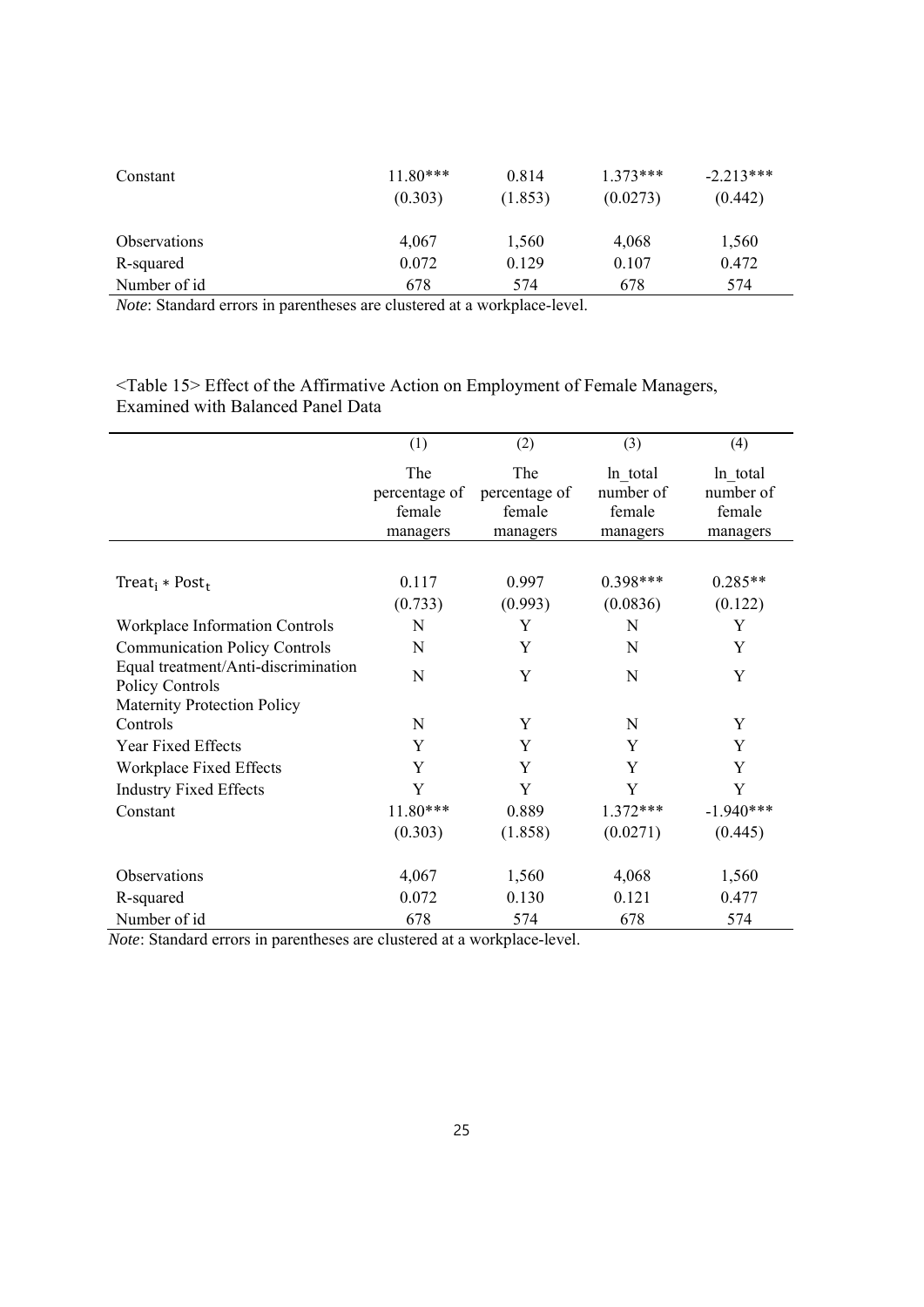## **6. DISCUSSION**

In effect, the fact that results from the main and subsample analyses are mixed and not robust to the measures of employment of female managers reveals that the affirmative action had been ineffective in expanding employment of female managers. In other words, it is indicated that most of the workplaces subject to the affirmative action had not been compliant with the policy.

<Table 16> Noncompliant Workplaces

*Unit*: number (%)

| Year | <b>Workplaces of</b><br>which<br>percentage of<br>both female<br>workers and<br>female<br>managers fall<br>short of the<br>criterion | <b>Workplaces of</b><br>which<br>percentage of<br>female<br>workers falls<br>short of the<br>criterion | <b>Workplaces of</b><br>which<br>percentage of<br>female<br>managers falls<br>short of the<br>criterion | <b>Workplaces</b><br>compliant with<br>the affirmative<br>action | <b>Total number</b><br>of workplaces<br>subject to the<br>affirmative<br>action |
|------|--------------------------------------------------------------------------------------------------------------------------------------|--------------------------------------------------------------------------------------------------------|---------------------------------------------------------------------------------------------------------|------------------------------------------------------------------|---------------------------------------------------------------------------------|
| 2006 | 129                                                                                                                                  | 33                                                                                                     | 164                                                                                                     | 220                                                              | 546                                                                             |
|      | (23.6)                                                                                                                               | (6.0)                                                                                                  | (30.0)                                                                                                  | (40.3)                                                           | (100.0)                                                                         |
| 2007 | 149                                                                                                                                  | 21                                                                                                     | 173                                                                                                     | 270                                                              | 613                                                                             |
|      | (24.3)                                                                                                                               | (3.4)                                                                                                  | (28.2)                                                                                                  | (44.1)                                                           | (100.0)                                                                         |
| 2008 | 368                                                                                                                                  | 74                                                                                                     | 379                                                                                                     | 604                                                              | 1,425                                                                           |
|      | (25.8)                                                                                                                               | (5.2)                                                                                                  | (26.6)                                                                                                  | (42.4)                                                           | (100.0)                                                                         |
| 2009 | 355                                                                                                                                  | 91                                                                                                     | 456                                                                                                     | 705                                                              | 1,607                                                                           |
|      | (22.1)                                                                                                                               | (5.7)                                                                                                  | (28.4)                                                                                                  | (43.9)                                                           | (100.0)                                                                         |
| 2010 | 323                                                                                                                                  | 92                                                                                                     | 433                                                                                                     | 728                                                              | 1,576                                                                           |
|      | (20.5)                                                                                                                               | (5.8)                                                                                                  | (27.5)                                                                                                  | (46.2)                                                           | (100.0)                                                                         |
| 2011 | 295                                                                                                                                  | 85                                                                                                     | 415                                                                                                     | 752                                                              | 1,547                                                                           |
|      | (19.1)                                                                                                                               | (5.5)                                                                                                  | (26.8)                                                                                                  | (48.6)                                                           | (100.0)                                                                         |
| 2012 | 315                                                                                                                                  | $\overline{92}$                                                                                        | 456                                                                                                     | 811                                                              | 1,674                                                                           |
|      | (18.8)                                                                                                                               | (5.5)                                                                                                  | (27.2)                                                                                                  | (48.5)                                                           | (100.0)                                                                         |
| 2013 | 313                                                                                                                                  | 103                                                                                                    | 483                                                                                                     | 879                                                              | 1,778                                                                           |
|      | (17.6)                                                                                                                               | (5.8)                                                                                                  | (27.2)                                                                                                  | (49.4)                                                           | (100.0)                                                                         |
| 2014 | 399                                                                                                                                  | 114                                                                                                    | 487                                                                                                     | 1,005                                                            | 1,945                                                                           |
|      | (17.4)                                                                                                                               | (5.9)                                                                                                  | (25.0)                                                                                                  | (51.7)                                                           | (100.0)                                                                         |
| 2015 | 442                                                                                                                                  | 146                                                                                                    | 489                                                                                                     | 932                                                              | 2,009                                                                           |
|      | (22.0)                                                                                                                               | (7.3)                                                                                                  | (24.3)                                                                                                  | (46.4)                                                           | (100)                                                                           |

*Source*: South Korea's Ministry of Employment and Labor of Korea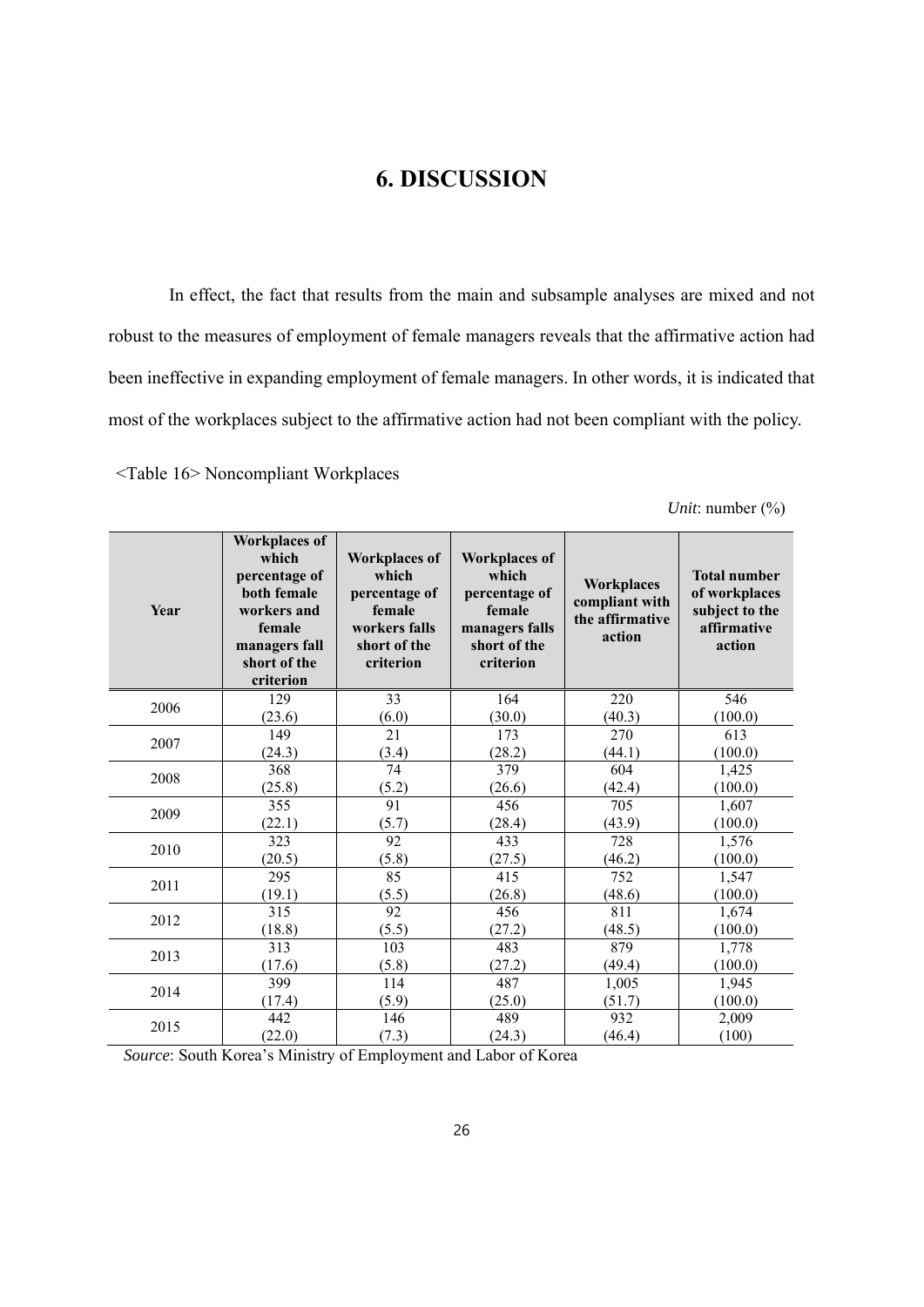This finding is also confirmed from the data from South Korea's Ministry of Employment and Labor of Korea (MOEL). For nine consecutive years since the policy adoption, from 2006 to 2015, more than 50% of the subjects were found to be noncompliant with the policy as shown in Table 16. Moreover, among all the noncompliant workplaces, those that failed to meet the criterion of female manager employment consistently hold a majority. Thus, the remainder of this section examines underlying reasons why the policy had not had measurable effects on employment of female managers.

## **6.1. Not Only Rewards for Compliance but also Penalties for Non-compliance are Too Weak: it is as good as allowing workplaces to choose whether to comply with the policy.**

Although South Korea's affirmative action is known to be largely modelled on that of the United States (Chang, 2004), there is a significant difference in their strategy to the enforcement of the policy: while the U.S. adopted a "less carrot, more stick" approach to make its affirmative action established, Korea is quite the opposite.

In the U.S., if a company is found to have violations at a considerable level after a compliance evaluation, Office of Federal Contract Compliance Programs (OFCCP) may impose heavy penalties: such firms possibly incur monetary remedies, or, at worst, lose their government contract; be banned from future contracting with any government agency for a certain period of time. As for positive reinforcement, on the other hand, involves positive publicity, which is much more minor than the penalties for non-compliance (Jacobsen, 2008).

On the contrary, South Korea mainly focuses on providing positive reinforcement for workplaces. It is because that the business community strongly demanded incentives to encourage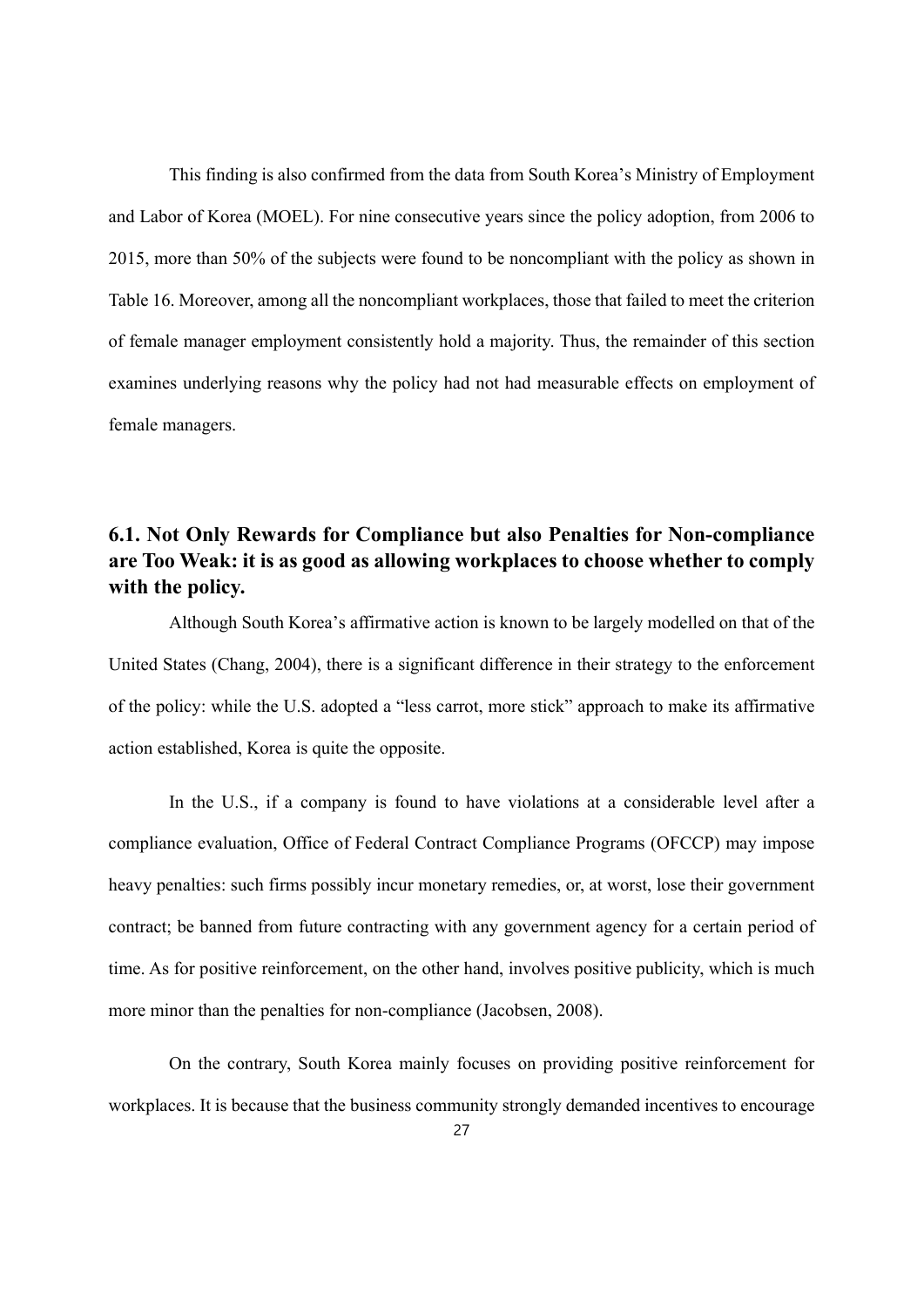their voluntary compliance instead of penalties at the time of the policy introduction (Yoo, 2012). Thus, workplaces selected for their accomplishments in and contributions to equal employment opportunity<sup>11</sup> are awarded Prime Minister's commendation.

In addition, such workplaces will be given additional two points when screened for a commodity bidding by the Public Procurement Service or in the competitive bidding among SMEs by the Ministry of SMEs and Startups; exemption from preventive inspection for violation of laborrelated laws; and priority in Ability Development Support Loan project from Human Resources Development Service of Korea.

With regard to workplaces found to be noncompliant, however, the government merely proclaims their name, address, total number and percentage of female workers as well as female managers, etc. on the website of MOEL for six months along with some disadvantages regarding biddings.

And therein lies one of primary reasons that Korea's affirmative action had been ineffective. From our discussion above, it seems clear that U.S.' sanctions for non-compliance with the affirmative action are so burdensome that the affirmative action is almost as good as compulsory for workplaces.

In contrast, Korea's incentives are too weak to induce workplaces' voluntary compliance (Choi, 2017; Yoo, 2012); not only are the benefits for complying with the policy not as attractive

 $11$  On the basis of the examination results of the affirmative action implementation report, the top 10% of the subjects are selected for the award.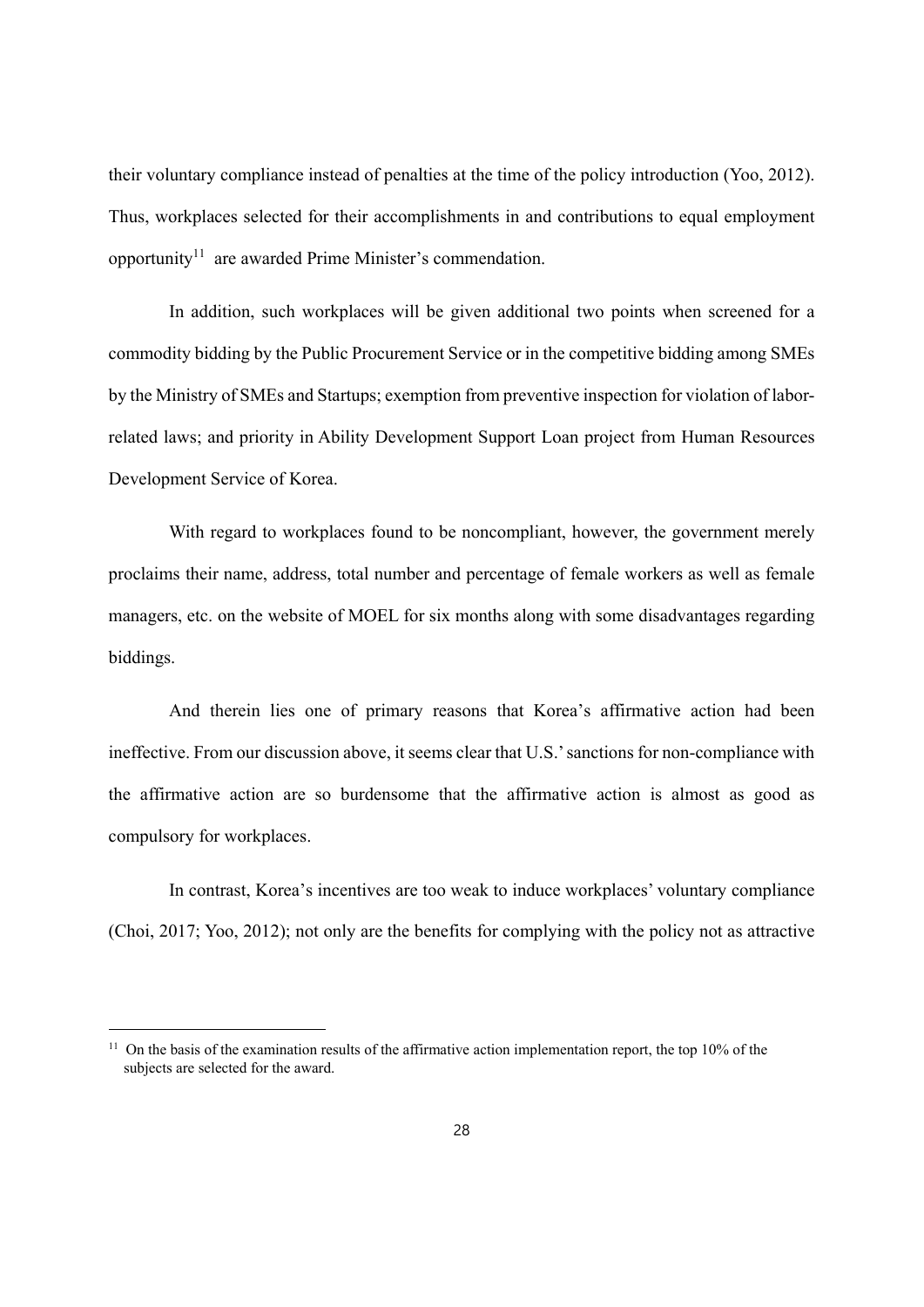as tax break<sup>12</sup>, but disadvantages are also practically negligible. Consequently, it ended up being tantamount to allowing workplaces to choose whether to abide by the policy, thereby contributing to workplaces' low compliance with the policy.

#### **6.2. The Lack of Social Consensus on the Necessity of the Affirmative Action**

During the presidency of Moo-hyun Roh from 2003 to 2008, one of the major policy priorities was to resolve five major discriminations on the grounds of gender, disability, academic background, employment status (regular or irregular workers<sup>13</sup>), and national origin.

In this regard, the affirmative action was introduced as a main strategy specifically for countering gender discrimination. With regard to it, however, the government faced a harsh backlash from the public and firms: with the absence of social consensus that gender discrimination exists in labor market, the Korean society was not prepared to agree with the necessity of the policy. Moreover, the backlash was underpinned by the neoliberalism that has become predominant since the Korean financial crisis in 199714.

In response, in order to calm the resistance, the government chose to revise the rhetoric of the affirmative action rather than cultivating the social consensus on the existence of gender

<sup>&</sup>lt;sup>12</sup> According to Yoo (2012), tax break is the most powerful inducement to have workplaces comply with the affirmative action.

<sup>&</sup>lt;sup>13</sup> Broadly, it refers to a worker who does not receive the fullest benefits afforded by Korea's labor laws, which could be anything ranging from a sub-contracted worker doing a one-off job to an office worker on a short, two-year contract. (*Source*: The Diplomat, retrieved from https://thediplomat.com/2015/11/number-of-irregular-workerscontinue-to-rise-in-south-korea/)

<sup>&</sup>lt;sup>14</sup> The Korean government agreed to deregulate and minimize its intervention on firms in return for the International Monetary Fund bailout package of \$60 billion to halt the financial crisis in 1997.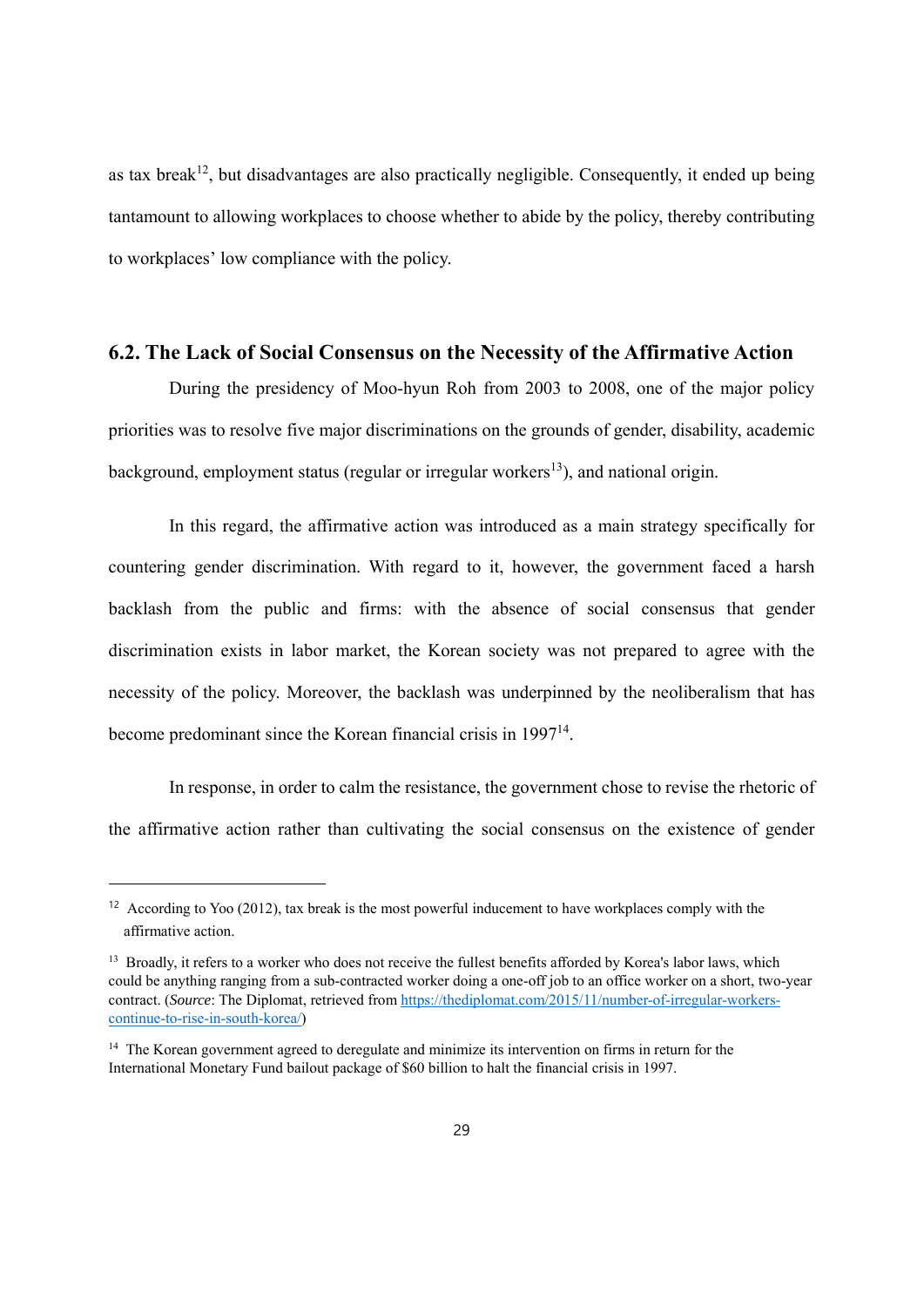discrimination or convincing the opponents of the institution's legitimacy and necessity (Yoo, 2012): as a rationale behind the introduction of the affirmative action, the government suggested that this policy measure will contribute to a sustainable growth of the nation in the long-term as well as firms through the expansion of women manpower utilization in the era of low growth and  $aging<sup>15</sup>$ .

However, such economic benefits narrative has also not garnered support among the public and firms for a lack of relevant empirical evidence and logicality. One case in point is a government meeting, held in 2019, for men in their 20s. According to The Chosun Ilbo (2019), male participants of the meeting strongly criticized the government's plan to expand and strengthen the affirmative action to executive-level officials in the near future, arguing that its economic effects have yet to be concluded in academia.

Besides, amid the long-term unemployment crisis in Korea, it has rather adversely stigmatized the institution as preferential treatment for women (Choi, 2017). Accordingly, little social pressure and expectations to comply the program has been put on companies and hence, there has been less reason for firms to take into account the affirmative action.

<sup>15</sup> *Source*: AA-net, retrieved from https://www.aa-net.or.kr/introduce/relationLaw.asp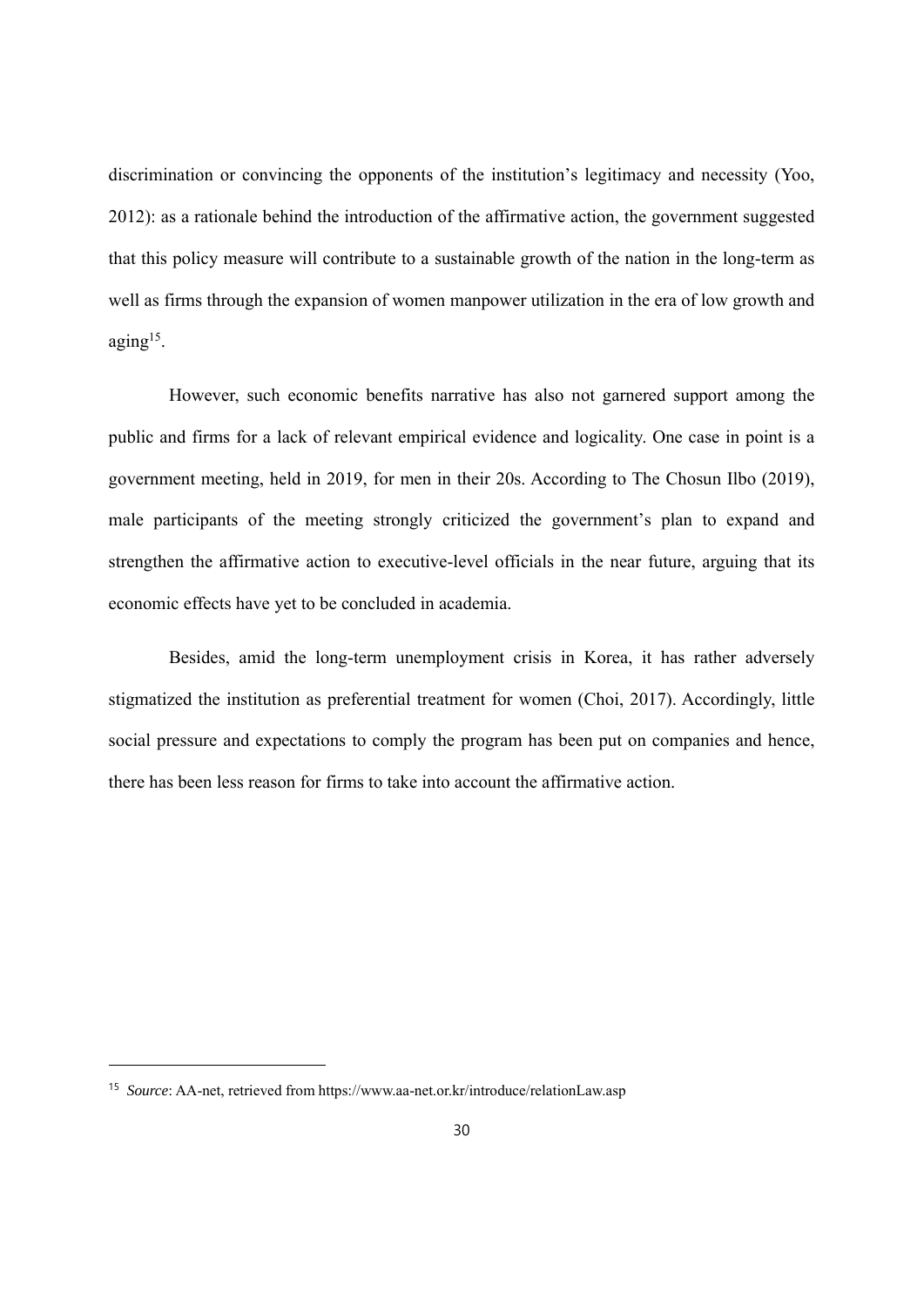## **7. CONCLUSION**

Utilizing the data collected from WPS from 2005 to 2015 by every other year, this research empirically evaluates the effectiveness of Korea's affirmative action. To identify the causal relationship between the policy and greater women representation in managerial occupations in Korea, this study basically follows the same logic as a difference-in-differences model, controlling for workplace-, industry-, and time-varying factors given variation in treatment timing between the two treated groups, caused by the policy criterion change in 2008.

In addition, considering variation in total number of workers over time at some workplaces, this study conducts various analyses ranging from intent-to-treat analysis to the other complementary subsample analyses, thereby securing robustness of the estimation results. It is because the variation result in a crucial problem that some of those workplaces swing between treatment and control groups, which may cause endogeneity issues.

The empirical results are mixed depending on analysis methods, measures of employment of female managers and whether additional confounders are controlled or not: some of them suggest the policy had increased employment of female managers while the others contradict the claim. These mixed findings clearly indicate that the affirmative action had been ineffective in increasing employment of female managers. In other words, most of the workplaces subject to the affirmative action had not been compliant with the policy.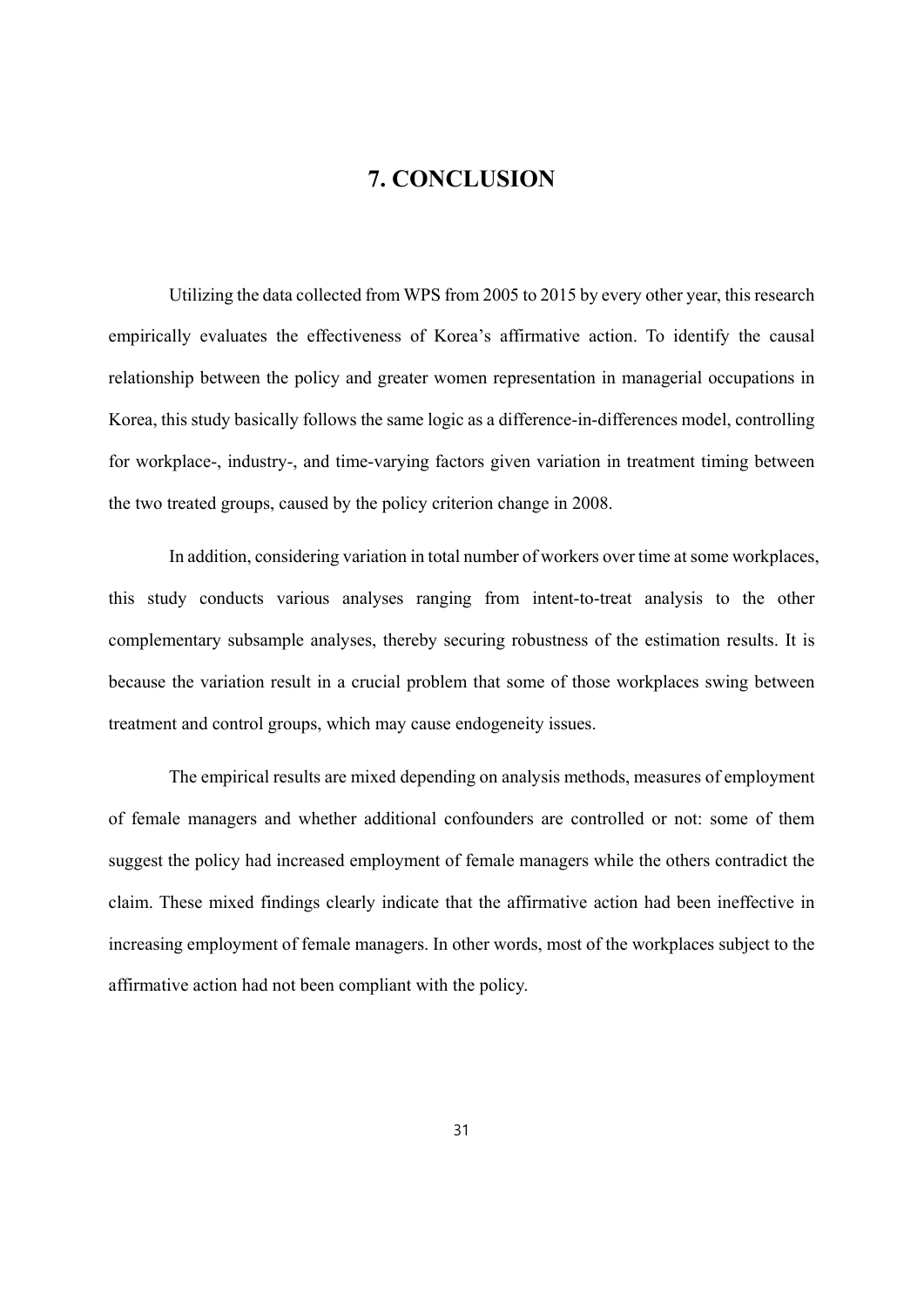#### **REFRENCES**

- Chang, Jiyeun. (2006). The debates on the affirmative action: issues and implications. *Journal of Korean Women's Studies*, *22*(2), 167-208.
- Choi, Inyi. (2017). The policy orientation of affirmative action in Korean society: focusing on the evaluation of "Affirmative Action for Equal Employment(AA)". *Journal of Democratic Society and Policy*, *32*, 157-188.
- Holzer, Harry., & Neumark, David. (2000). Assessing affirmative action. *Journal of Economic Literature*, *38*, 483-568.
- Jacobsen, Joyce P., (2008). Affirmative action in America: procedure and outcomes. *Wesleyan Economic Working Papers, 2008*(002)*.*
- Jeon, Myeongsuk. (2008). Affirmative action: overseas cases and corporate social responsibility for the establishment of the system. *International Labor Brief*, *6*(6), 1-3.
- Jeon, Myeongsuk., & Kim, Hyanga. (2008). Affirmative action: comparative analysis of employment status of women over the past three years of the policy introduction. *Labor Review*, 3-19.
- Jeon, Myeongsuk., & Kim, Hyanga. (2008). Affirmative action: two-year assessment and task. *Labor Review,* 39-50.
- Jung, Jinhwa., Sung, Hyo-Yong., & Kim, Hyunsook. (2013). Affirmative action in Korea: its impact on women's employment, corporate performance and economic growth. *The Journal*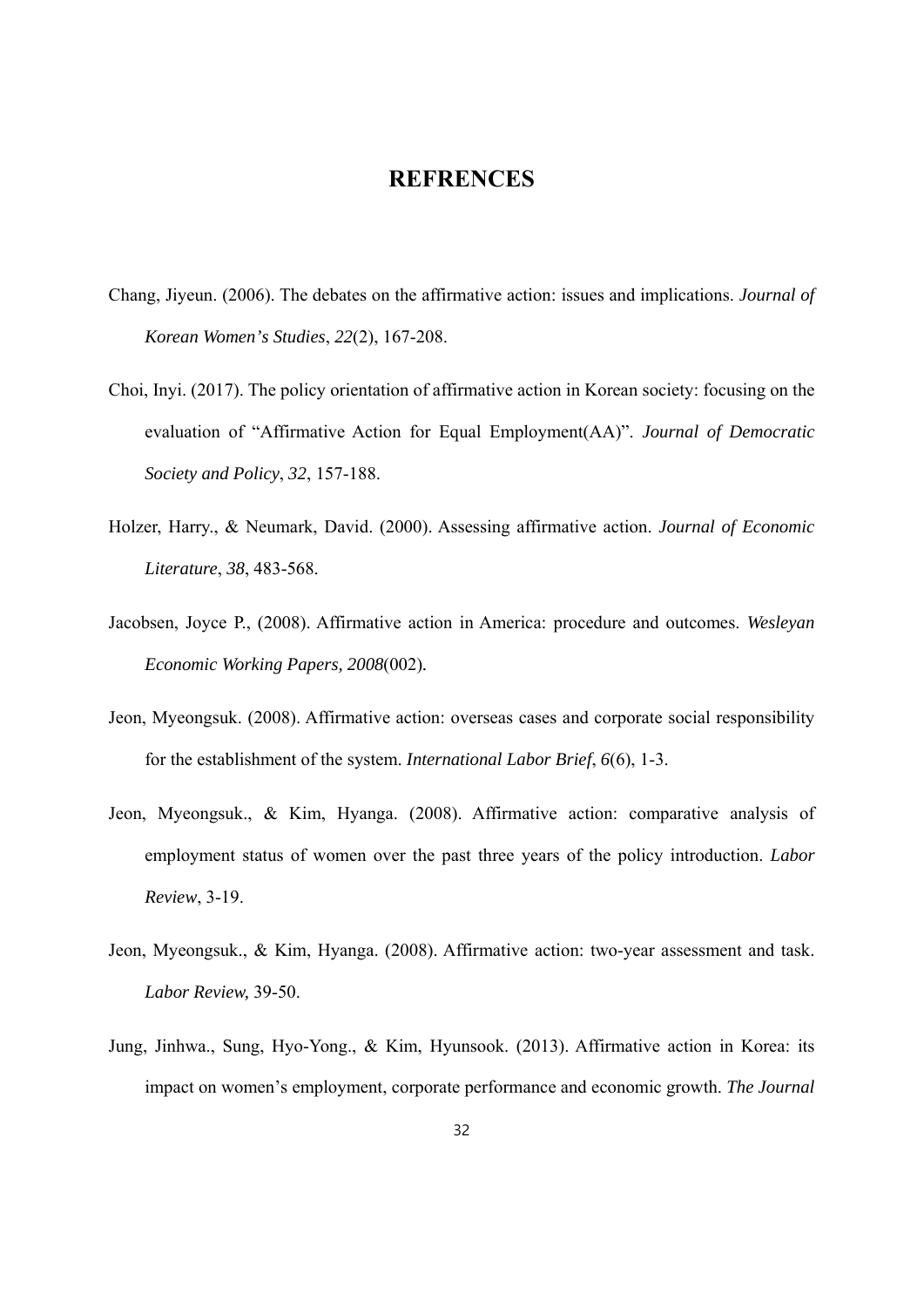*of Women and Economics*, *10*(2), 75-103.

- Jung, Jinhwa., Sung, Hyo-Yong., Yun, Migyeong., & Kim, Hyunsook. (2010). The economic significance and performance of the AA system. *Korea Labor Foundation*.
- Kim, Hyanga. (2010). Analysis of affirmative action. *Korea Labor Foundation*.
- Kim, Hyanga., & Ji, Yungyeong. (2007). Effectiveness of 1 year implementation of affirmative action. *Labor Review*, 20-36.
- Kim, Nanjue., Hong, Jihyun Eunice., Lee, Sunhaeng., Sim, Hyebin., & Shin, Kyusoo. (2020). Analysis of affirmative action and its impact on female employment. *Korea Women's Development Institute*.
- Kwak, Seonhwa. (2015). The impact on women's employment of affirmative action and ways to improve it. *Human Resources Management Study*, *22*(5), 73-92.
- Lee, Joohee. (2011). Affirmative action and gender equity in employment. *Korean Journal of Gender and Law*, *3*(2), 67-87.
- Lee, Keunjae. (2016). The effect of affirmative action on female employment in Korea. *Journal of Economics Studies*, *34*(2), 121-143.
- Lee, Seung-Hyeob. (2016). A study on the issues and improvement of the affirmative action. *The Women's Studies*, *90*(1), 7-43.
- Lee, Sunhaeng., Kim, Nanjue., Hong, Jihyun Eunice., & Shin, Hyebin. (2021). Changes in affirmative action and the effect on female employment. *The Women's Studies*, *109*(2), 133- 165.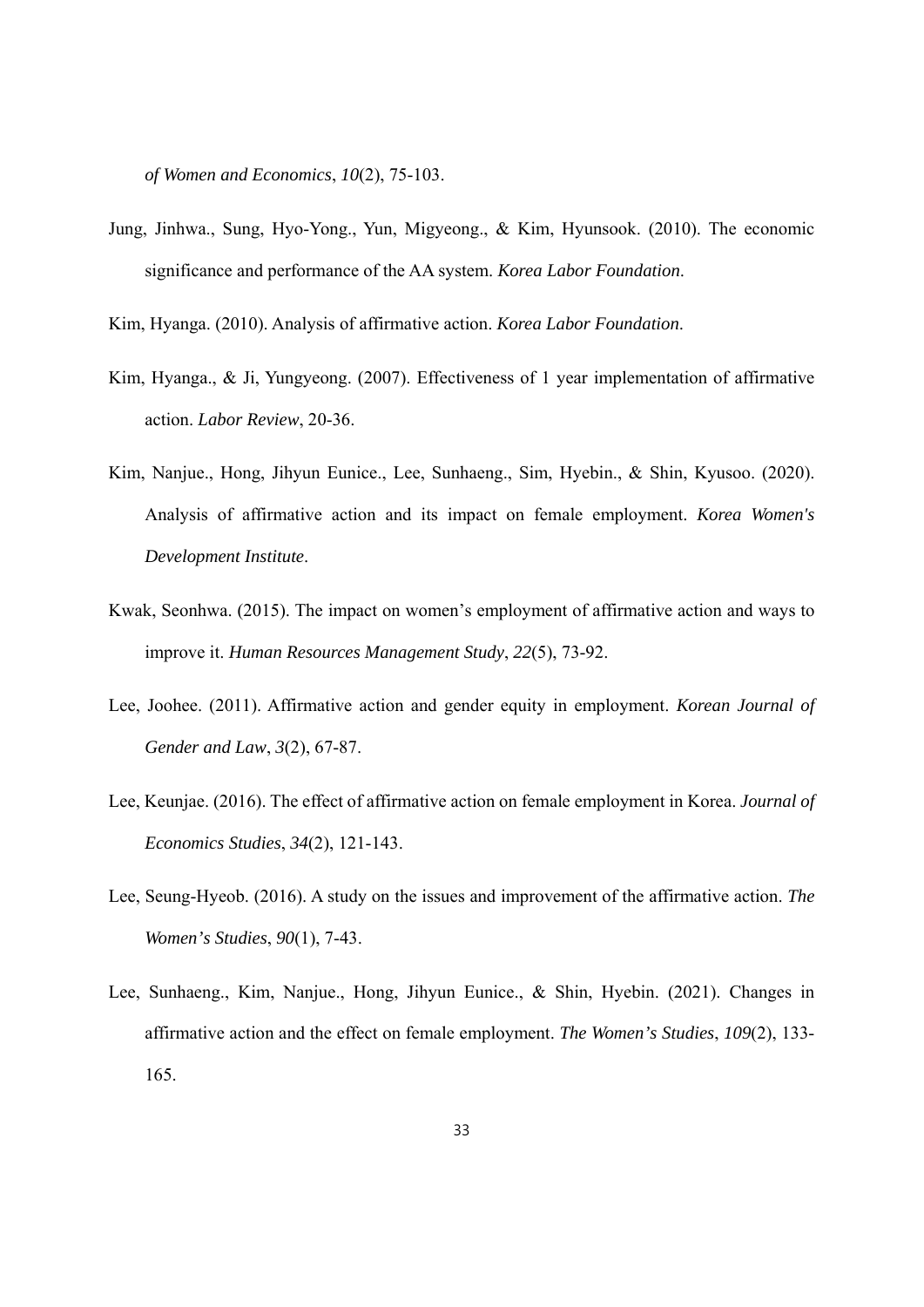- Moon, Mee-Kyung., Kim, Bok-Tae., Kwon, So-Young., & Park Han-Jun. (2014). Research on the activation of affirmative action(AA) in the public sector(II). *Korea Women's Development Institute*.
- OECD (2021), Education at a Glance 2021: OECD Indicators, OECD Publishing, Paris, https://doi.org/10.1787/b35a14e5-en.
- Son, Deokho. (2019, January 31). "여성이 약자라고?"…표창원 주최 20대男 간담회 가보니 ["Women in South Korea are socially disadvantaged?"…Congressman Changwon Pyo held a government meeting for men in their 20s]. *The Chosun Ilbo*. Retrieved from http://news.chosun.com/site/data/html\_dir/2019/01/31/2019013100704.html?utm\_source=u rlcopy&utm\_medium=share&utm\_campaign=news
- Sung, Hyo-Yong. (2012). Gender diversity and corporate performance: evidence from HCCP data in Korea. *The Journal of Women and Economics*, *9*(1), 155-175.
- Sung, Jaemin., & Choi, Hyomi. (2015). Affirmative action employment impact assessment study. *Korea Labor Institute.*
- World Bank. (2021). *Labor Force Participation Rate, Female (% of Female Population Ages 15+) (National Estimate) – Korea, Rep.* [Data file]. Retrieved from https://data.worldbank.org/indicator/SL.TLF.CACT.FE.NE.ZS?end=2020&locations=KR&s tart=1977